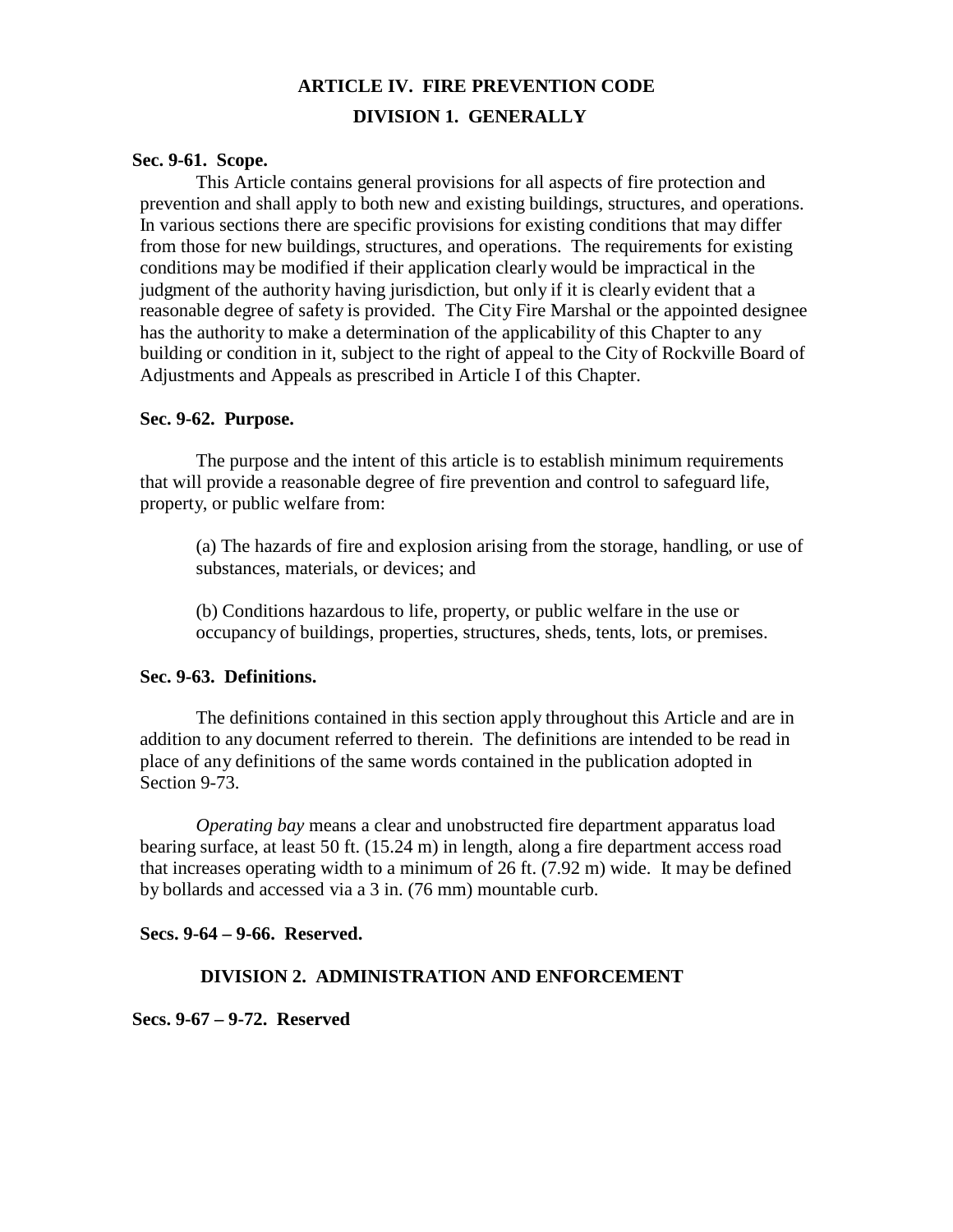# **DIVISION 3. TECHNICAL**

### **STANDARDS Sec. 9-73. NFPA 1, Fire Code--Adopted.**

The NFPA 1, Fire Code, 2015 Edition, as issued by the National Fire Protection Association, is hereby adopted by reference, except as amended by Section 9-74 of this Chapter. One (1) copy of such publication, as adopted, shall be maintained by the Inspection Services Division in the City of Rockville City Hall and made available for inspection by the public during regular office hours. Any amendment or change in such code promulgated by the NFPA shall not become part of this article until the modifications have been duly adopted by ordinance.

### **Sec. 9-74. Same-Amendments.**

The NFPA 1, Fire Code, 2015 Edition, is amended in the following respects:

*Section 1.7.12.*2of the NFPA 1, Fire Code, 2015 Edition, is amended by adding the following sentence:

The AHJ shall be authorized to require plans to bear the stamp of a registered design professional*.*

*Section 1.9* of the NFPA 1, Fire Code, 2015 Edition, is deleted.

*Section 1.10* of the NFPA 1, Fire Code, 2015 Edition, is deleted.

*Subsection 1.11.3* of the NFPA 1, Fire Code, 2015 Edition, is deleted.

*Subsection 1.12.1* of the NFPA 1, Fire Code, 2015 Edition, is amended by adding Paragraph 1.12.1.1 to read as follows:

**1.12.1.1** Permits, certificates, notices, approvals, or orders required by this code shall be governed by the policies and procedures of the AHJ.

*Subsection 1.12.6.13* of the NFPA 1, Fire Code, 2015 Edition, is amended to read as follows:

**1.12.6.13** Permits may be issued by the AHJ and shall indicate the following:

(1) Operation, activities, or construction for which the permit is issued

(2) Address or location where the operation, activity, or

construction is to be conducted.

(3) Name, address, and phone number of the permittee

- (4) Permit number
- (5) Period of validity of the permit
- (6) Inspection requirements
- (7) Name of the agency authorizing the permit
- (8) Date of issuance
- (9) Permit conditions as determined by the AHJ.

*Subsection 1.12.8* of the NFPA 1, Fire Code, 2015 Edition, is amended to read as follows: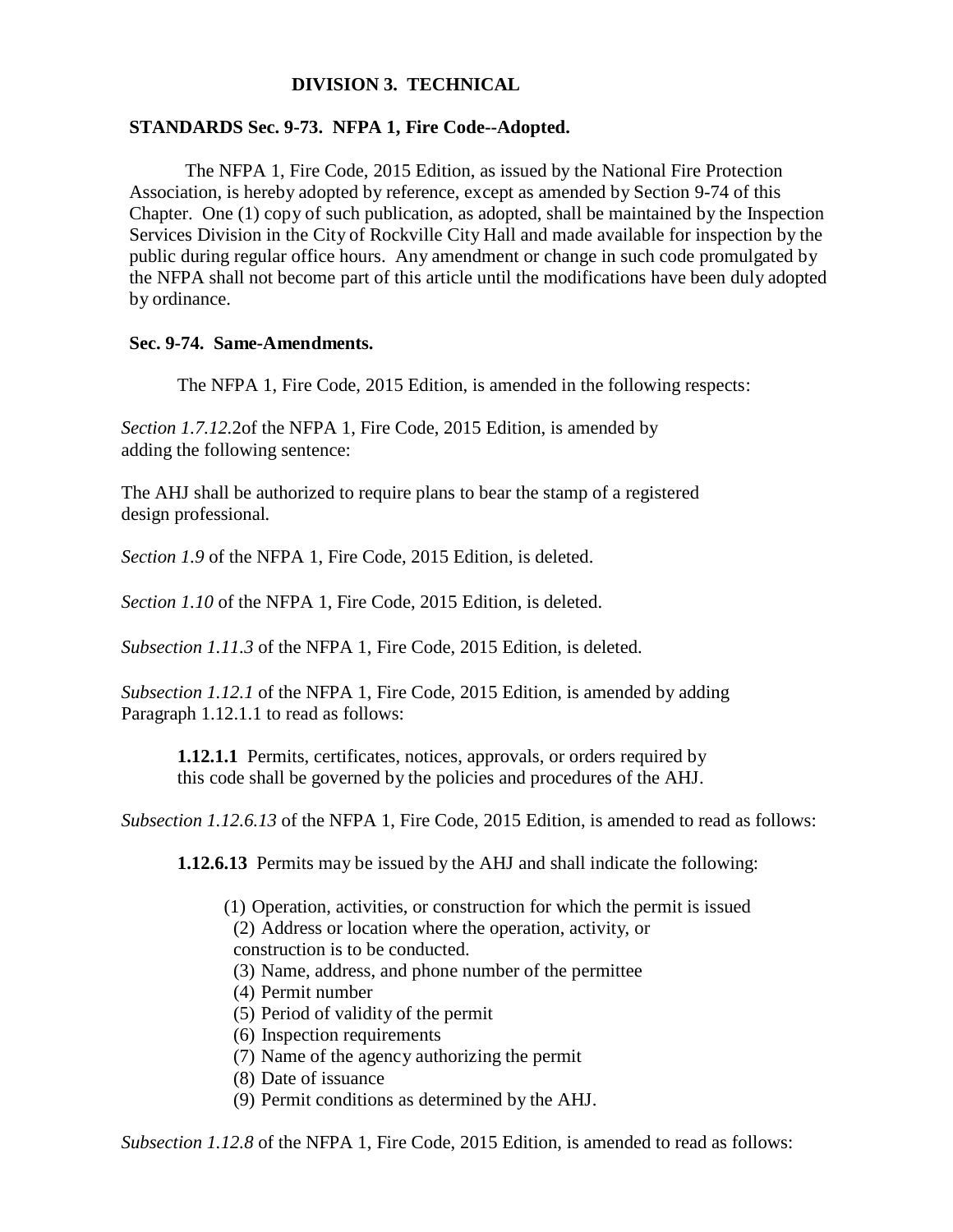**1.12.8** Where additional permits, approvals, certificates, or licenses are required by other agencies, approval may be obtained from those other agencies.

*Subsection 1.13.2* of the NFPA 1, Fire Code, 2015 Edition is amended to read as follows:

**1.13.2** The AHJ may require certificates of fitness and collect fees for individuals or companies performing any of the following activities:

- (1) Use of explosive materials
- (2) Fireworks displays involving display fireworks

*Section 1.13.12.4* of the NFPA 1, Fire Code, 2015 Edition, is deleted.

*Section 1.16.4.2* of the NFPA 1, Fire Code, 2015 Edition, is deleted.

*Section 2.2* of the NFPA 1, Fire Code, 2015 Edition, is amended as follows:

Delete the referenced publication NFPA 5000, Building Construction and Safety Code, 2015 edition.

Add Rockville City Code, Chapter 5, Buildings and Building Regulations. Wherever NFPA 5000 is referenced, other than for extracted text, substitute Rockville City Code, Chapter 5, Buildings and Building Regulations.

Delete the referenced publication NFPA 150 Standard on Fire and Life Safety in Animal Housing Facilities.

Add the referenced publication NFPA 1124 Code for the Manufacture, Transportation, Storage, and Retail Sales of Fireworks and Pyrotechnic Articles, 2006 Edition.

*Section 3.3* of the NFPA 1, Fire Code, 2015 Edition, is amended to add:

### **3.3.278\* Fireworks.**

Any composition or device for the purpose of producing a visible or audible effect for entertainment purposes by combustion, deflagration or detonation, and that meets the definition of Consumer Fireworks or Display Fireworks as set forth in NFPA 1124 Code for the Manufacture, Transportation, Storage, and Retail Sales of Fireworks and Pyrotechnic Articles, 2006 edition, and as referenced in Public Safety Article, §10-101, Annotated Code of Maryland.

*Paragraph 3.3.183.6* of the NFPA 1, Fire Code, 2015 Edition, is amended to read as follows:

**3.3.183.6\*** *Day-Care Home.* A building or portion of a building in which not more than twelve (12) clients receive care, maintenance, and supervision, by other than their relative(s) or legal guardian(s), for less than twenty-four (24) hours per day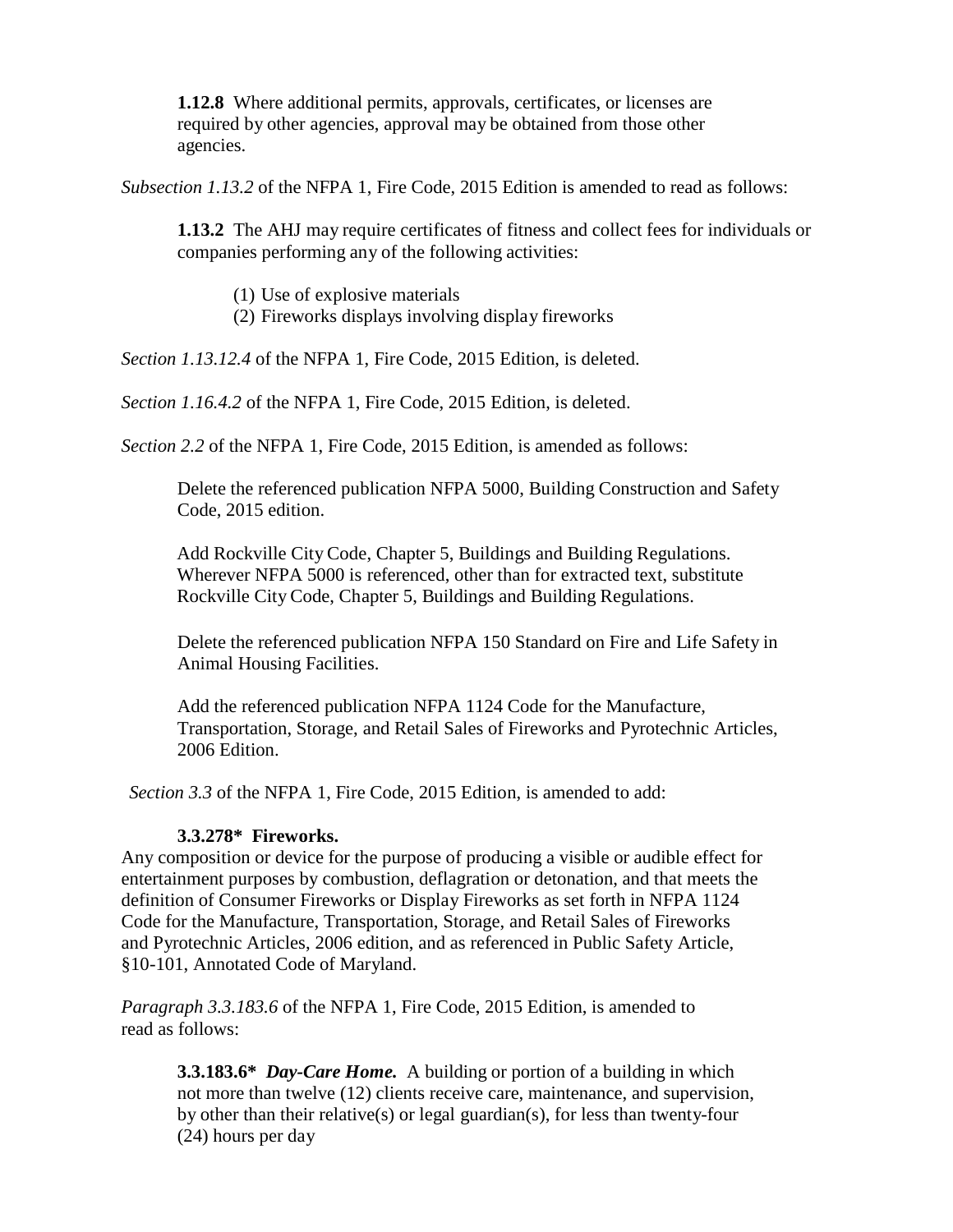*Paragraph 3.3.183.7* of the NFPA 1, Fire Code, 2015 Edition, is amended to read as follows:

**3.3.183.7\*** *Day-Care Occupancy.* An occupancy in which clients receive care, maintenance, and supervision, by other than their relatives or legal guardians, for less than twenty-four (24) hours per day.

*Paragraph 3.3.183.22* of the NFPA 1, Fire Code, 2015 Edition, is amended to read as follows:

**3.3.183.22** *One- and Two-Family Dwelling.* One- and two-family dwellings include buildings containing not more than two (2) dwelling units in which each dwelling unit is occupied by members of a single family with not more than five (5) outsiders.

*Paragraph 3.3.183.25* of the NFPA 1, Fire Code, 2015 Edition, is amended to read as follows:

**3.3.183.25\*** *Residential Board and Care Facility.* A building or portion thereof that is used for lodging and boarding of six (6) or more residents, not related by blood or marriage to the owner or operators, for the purpose of providing personal care services.

*Paragraph 4.5.8.1* of the NFPA 1, Fire Code, 2015 Edition, is amended to read as follows:

**4.5.8.1** Whenever or wherever any device, equipment, system, condition, arrangement, level of protection, fire-resistive construction, or any other feature is required, such device, equipment, system, condition, arrangement, level of protection, fire-resistive construction, or other feature shall thereafter be continuously maintained in accordance with applicable NFPA requirements or requirements developed as part of a performance-based design, or as directed by the AHJ.

*Paragraph 4.5.8.3* of the NFPA 1, Fire Code, 2015 Edition, is amended to read as follows:

**4.5.8.3\*** Existing life safety features obvious to the public, tenants, or occupants, and where not required, shall be either maintained or removed.

*Paragraph 6.1.4.1* of the NFPA 1, Fire Code, 2015 Edition, is amended to read as follows:

**6.1.4.1\* Definition - Day-Care Occupancy.** An occupancy in which clients receive care, maintenance, and supervision, by other than their relatives or legal guardians, for less than twenty-four (24) hours per day.

*Paragraph 6.1.9.1* of the NFPA 1, Fire Code, 2015 Edition, is amended to read as follows:

**6.1.9.1\* Definition - Residential Board and Care Facility***.* A building or portion thereof that is used for lodging and boarding of six (6) or more residents, not related by blood or marriage to the owner or operators, for the purpose of providing personal care services.

*Subsection 10.1.2* of the NFPA 1, Fire Code, 2015 Edition, is amended to read as follows:

**10.1.2\*** *Life Safety Code.* Every new and existing building shall comply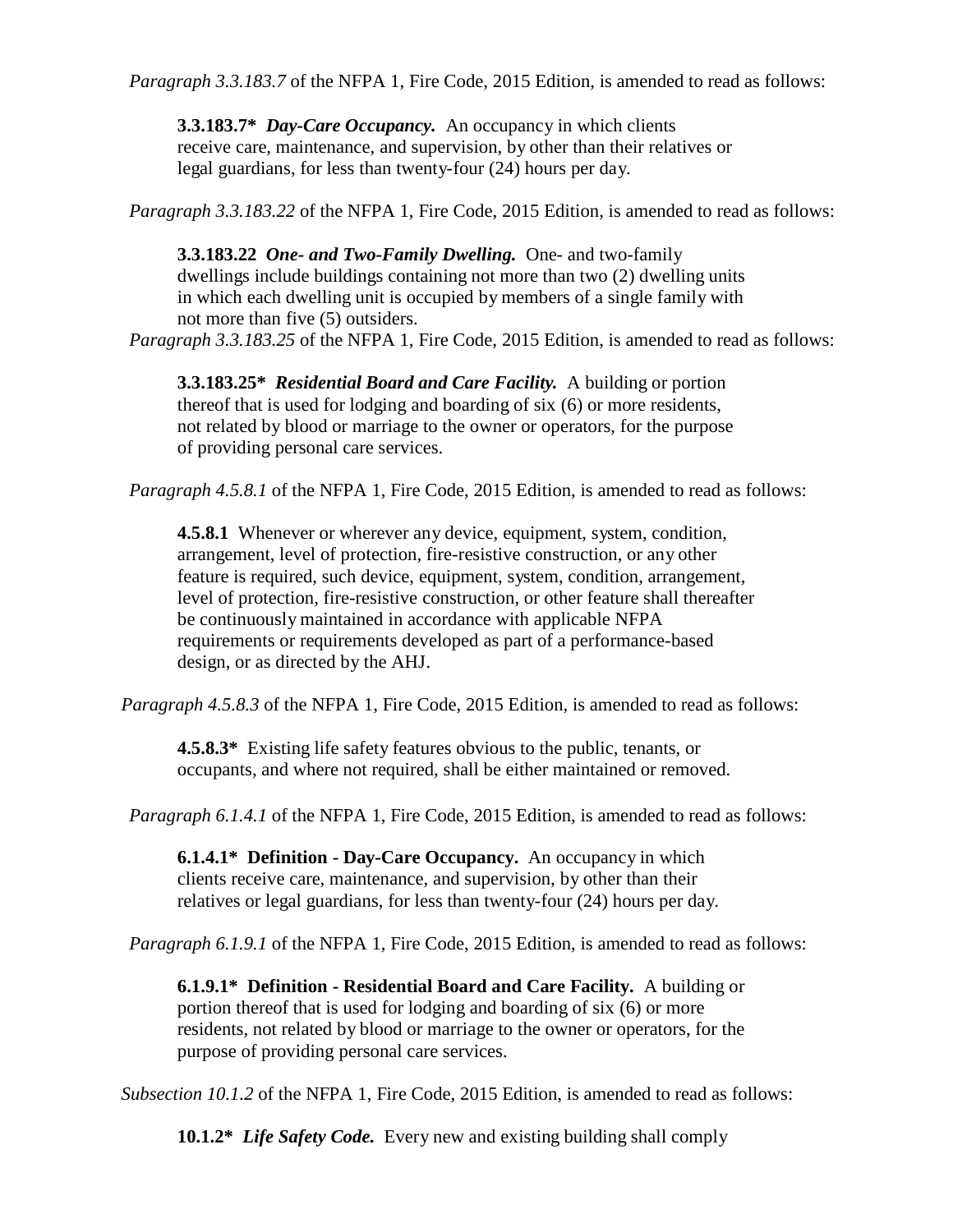with this Code and NFPA 101, Life Safety Code except as amended by Section 9-91 of Chapter 9, Fire Code, of the Rockville City Code.

*Subsection 10.4.1* of the NFPA 1, Fire Code, 2015 Edition, is amended to read as follows:

**10.4.1** No person shall fail to leave a building when notified to do so when directed by the AHJ or incident commander as a result of a known or perceived emergency.

*Subsection 10.4.2* of the NFPA 1, Fire Code, 2015 Edition, is amended to read as follows:

**10.4.2** Persons shall not fail to leave any overcrowded premises when ordered to do so by the AHJ or Incident Commander.

*Paragraph 10.10.6.1* of the NFPA 1, Fire Code, 2015 Edition, is amended to read as follows:

**10.10.6.1** For other than one- and two-family dwellings, no hibachi, gasfired grill, charcoal grill, or other similar devices used for cooking, heating, or any other purpose, shall be used or kindled on any balcony or under any overhanging portion, or within 15 ft. (4.6m) of any structure.

*Paragraph 10.10.6.3* of the NFPA 1, Fire Code, 2015 Edition, is deleted.

*Section 10.10* of the NFPA 1, Fire Code, 2015 Edition, is amended by adding Subsection 10.10.11 to read as follows:

# **10.10.11 Fire Pits, Fire Bowls, Chimineas, and Similar Devices.**

**10.10.11.1** Use of fire pits, fire bowls, chimineas, and similar devices shall be subject to the requirements of Subsection 10.10.1 of this Code.

**10.10.11.2** Use of these devices shall be in accordance with manufacturers guidelines.

**10.10.11.3** No fire pit, fire bowl, chiminea, or similar device shall be used on any balcony or under any overhanging portion, or within 15 ft. (2.7 m) from any building or structure, and no less than 3 ft. (0.9 m) from combustible materials.

**10.10.11.4** No burning of trash or construction materials shall be permitted.

**10.10.11.5** A garden hose attached to a hose bib capable of supplying water shall be available. The hose shall be long enough to reach the device.

**10.10.11.6** Ashes shall be dampened until cool and stored in a non-combustible container dedicated to ash storage.

*Paragraph 10.11.1.1* of the NFPA 1, Fire Code, 2015 Edition, is amended to read as follows:

**10.11.1.1** New and existing buildings shall have approved addresses conforming to the requirements of Chapter 9, Article II of the Rockville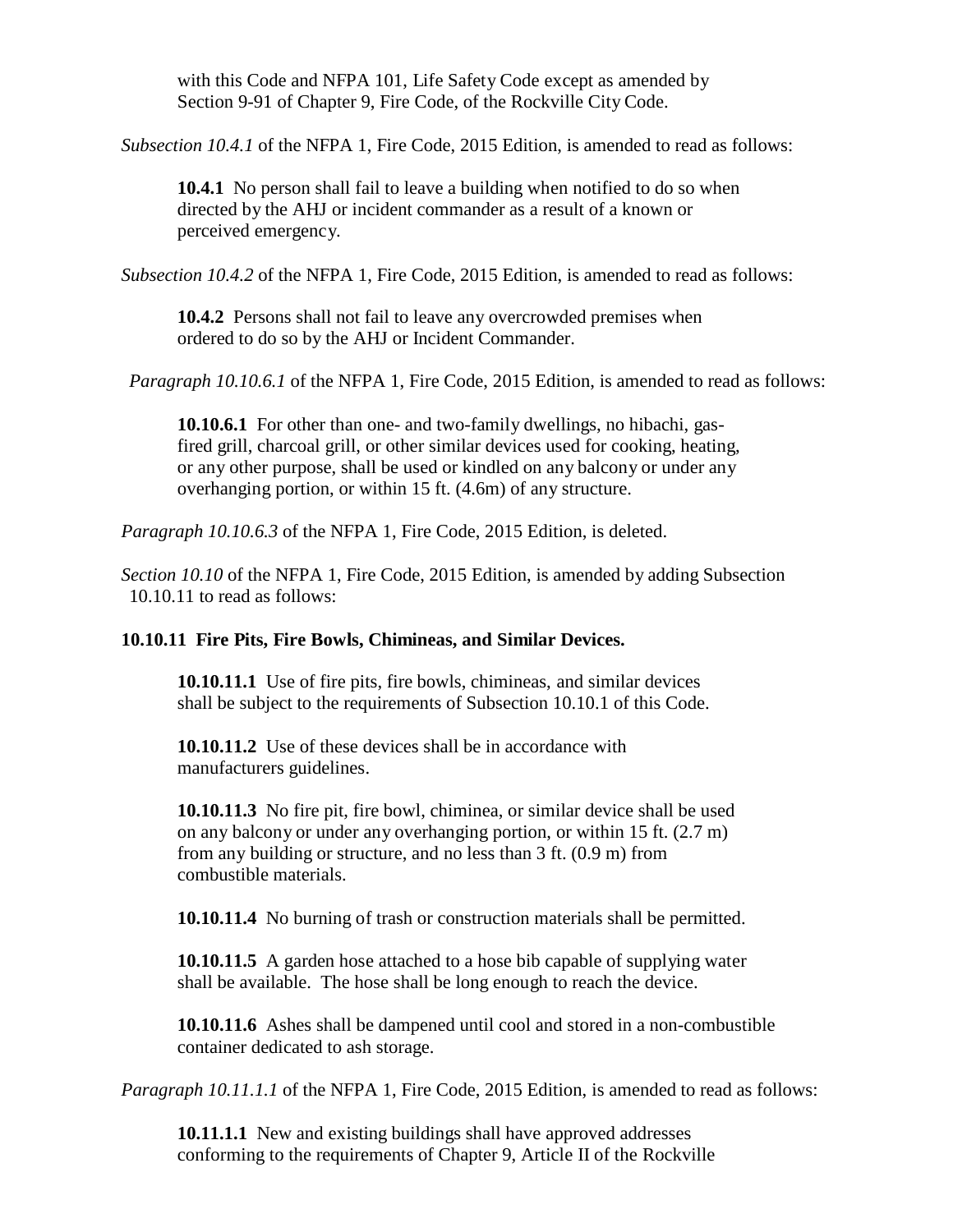City Code.

*Subsection 10.11.1* of the NFPA 1, Fire Code, 2015 Edition, is amended by adding Subparagraph and Paragraph as follows:

**10.11.1.1.1** Subject to the approval of the AHJ, individual suites within structures and rear exterior entrances and/or access from service corridors shall be clearly identified.

**10.11.1.4** Where required by the AHJ, symbols in compliance with NFPA 170 *Standard for Fire Safety and Emergency Symbols* shall be used.

*Paragraph 10.11.1.2* of the NFPA 1, Fire Code, 2015 Edition, is amended to read as follows:

**10.11.1.2** Premises identification shall contrast with their background.

*Paragraph 10.11.1.3* of the NFPA 1, Fire Code, 2015 Edition, is amended to read as follows:

**10.11.1.3** Premises identification shall be Arabic numerals or alphabet letters.

*Subsection 10.11.4* of the NFPA 1, Fire Code, 2015 Edition, is added to read as follows:

#### **10.11.4 Fire Department Access Signage**

**10.11.4.1** Signage required by Chapter 9, Fire Code, of the Rockville City Code shall comply with requirements of the City of Rockville Fire Department Access and Signage Manual, unless otherwise permitted by the AHJ.

*Paragraph 10.13.1.1* of the NFPA 1, Fire Code, 2015 Edition, is amended as follows:

**10.13.1.1** Unless otherwise approved by the AHJ, Christmas tree placement within buildings shall comply with 10.13.1.1

*Subsection 10.13.1* of the NFPA 1, Fire Code, 2015 Edition, is amended by adding Paragraph 10.13.1.2 as follows:

#### **10.13.1.2** The AHJ shall:

(1) Approve the placement of a natural cut or balled tree;

(2) Limit the number of natural cut or balled trees displayed; and

(3) Order the removal of any tree if the tree poses a hazard to life or safety.

*Paragraph 10.13.3.1* of the NFPA 1, Fire Code, 2015 Edition, is amended to read as follows:

**10.13.3.1** Artificial vegetation and artificial Christmas trees shall be labeled or otherwise identified or certified by a testing laboratory recognized by the Office of the State Fire Marshal.

*Subsection 10.13.9.1* of the NFPA 1, Fire Code, 2015 Edition, is amended to read as follows:

**10.13.9.1** Where a natural cut tree is permitted, the bottom end of the trunk shall be cut off with a straight fresh cut at least 2 in. (50 mm) above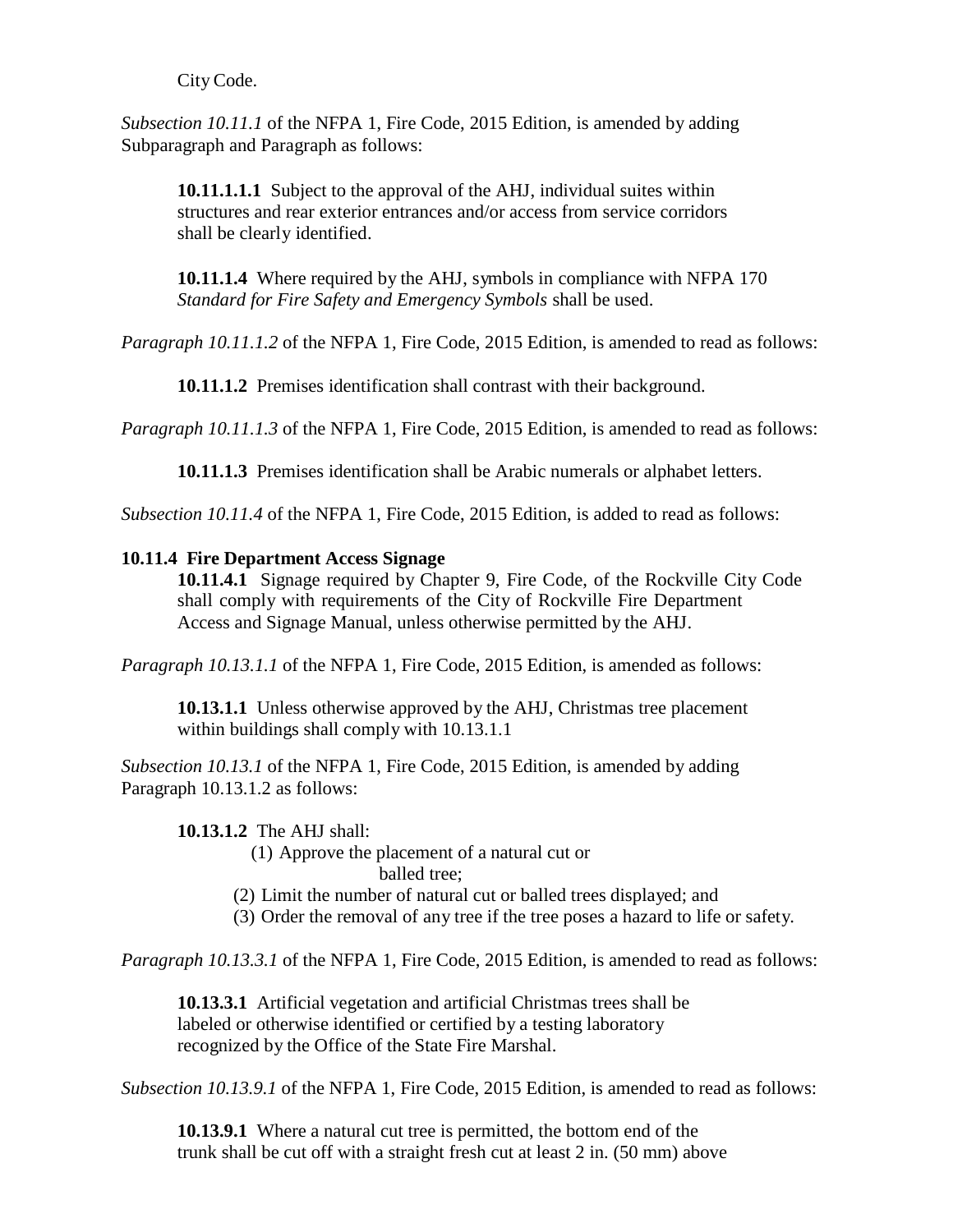the end prior to placing the tree in a stand to allow the tree to absorb water. A natural cut tree shall not exceed 10 ft. (3 m) in height, excluding the tree stand.

*Subparagraph 10.14.11.2.6* of the NFPA 1, Fire Code, 2015 Edition, is amended to read as follows:

**10.14.11.2.6** A fuel break of a minimum of 20 ft. (6 m) wide shall be cleared between a crop maze and any vehicles, buildings, or vegetation outside the maze.

*Section 10.15* of the NFPA 1, Fire Code, 2015 Edition, is amended by adding Subsection 10.15.6 to read as follows:

**10.15.6** The AHJ shall have the authority to require that outdoor storage of any combustible material be enclosed by an approved fence or other protective enclosure to prevent unauthorized access.

*Subsection 10.15.1* of the NFPA 1, Fire Code, 2015 Edition, is amended to read as follows:

**10.15.1** Outside storage of combustible materials shall not be located within 15 ft. (4.6 m) of a property line, building, or adjacent pile of combustible material. The separation distance shall be allowed to be increased where the AHJ determines that a higher hazard to the adjoining property exists.

*Subsection 10.15.5* of the NFPA 1, Fire Code, 2015 Edition, is amended to read as follows:

**10.15.5** Combustible storage in the open shall not exceed 20 ft. (6.1m) in height and 10,000 ft<sup>2</sup> (929 m<sup>2</sup>) in area.

*Subsection 10.18.7* of the NFPA 1, Fire Code, 2015 Edition, is amended as follows:

**10.18.7 Fueled Equipment.** Fueled equipment shall, including but not limited to motorcycles, mopeds, lawn-care equipment, shall not be stored, operated, or repaired on any balcony, under any overhanging portion, or within a building except under one of the following conditions:

(1) The building or room has been constructed for such use in accordance with the building code.

(2) The use is allowed by other provisions of this *Code.*

*Section 11.1* of the NFPA 1, Fire Code, 2015 Edition, is amended by adding Subsection 11.1.9 to read as follows:

**11.1.9 Clearance.** A clear space of not less than 30 in. (762 mm) in width, 36 in. (914mm) in depth and 78 in. (1981 mm) in height shall be provided in front of electrical service equipment. Where the electrical service equipment is wider than 30 in. (762 mm), the clear space shall not be less than the width of the equipment. No storage of any materials shall be located within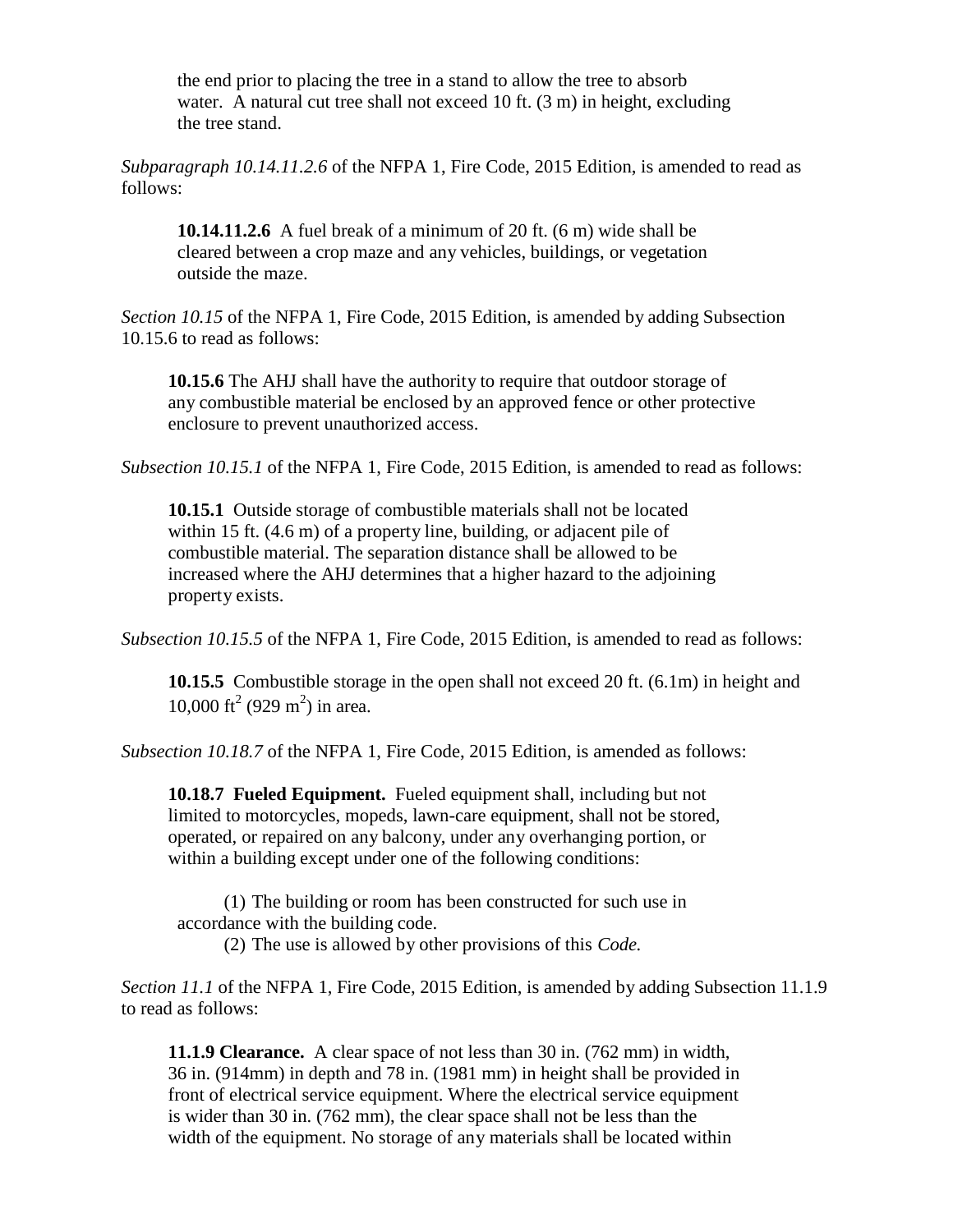the designated clear space.

Exception: Where other specialized dimensions are required or permitted by NFPA 70.

*Paragraph 11.1.7.3* of the NFPA 1, Fire Code, 2015 Edition, is amended by adding Subparagraph 11.1.7.3.2 as follows:

**11.1.7.3.2** Doors into electrical control panel rooms shall be marked with a plainly visible and legible sign stating ELECTRICAL ROOM or similar approved wording in contrasting letters no less than 1 in. (25 mm) high and not less than ¼ in. (6.4 mm) in stroke width.

*Paragraph 11.3.6.1* of the NFPA 1, Fire Code, 2015 Edition, is amended by adding Subparagraph 11.3.6.1 to read as follows:

**11.3.6.1.1** All fire service elevator keys within the jurisdiction shall be uniform and specific for the jurisdiction. All new keys shall be cut to a uniform key code to comply with the Maryland State Elevator Code.

*Subsection 11.9.1* of the NFPA 1, Fire Code, 2015 Edition, is amended to read as follows:

**11.9.1** The location, design, content, and fire department access of the emergency command center shall be approved by the AHJ.

*Paragraph 13.1.9* of the NFPA 1, Fire Code, 2015 Edition, is amended by adding Subparagraph 13.1.9.1 and to read as follows:

**13.1.9** Where a required fire protection system is impaired or out of service for more than four (4) hours in a twenty-four (24) hour period, mitigating measures shall be in accordance with Section 9-14 of the Rockville City Code.

**13.1.9.1** Fire sprinkler systems impaired or out of service for more than ten (10) hours in a twenty-four (24) hour period, mitigating measures shall be in accordance with Section 9-14 of the Rockville City Code.

*Paragraph 13.2.2.2* of the NFPA 1, Fire Code, 2015 Edition, is amended by deleting the existing wording and replaced to read as follows:

**13.2.2.2** All new buildings shall be equipped with an approved standpipe system where required by the Chapter 5, Buildings and Building Regulations, of the Rockville City Code . Where a Class III system is required, a Class I system shall be installed.

*Paragraph 13.3.1.2* of the NFPA 1, Fire Code, 2015 Edition, is amended by adding Subparagraph 13.3.1.2.1 to read as follows:

**13.3.1.2.1** For new ceiling installations, drop-out ceilings as referenced in NFPA 13, Subsection 8.15.14 shall be prohibited.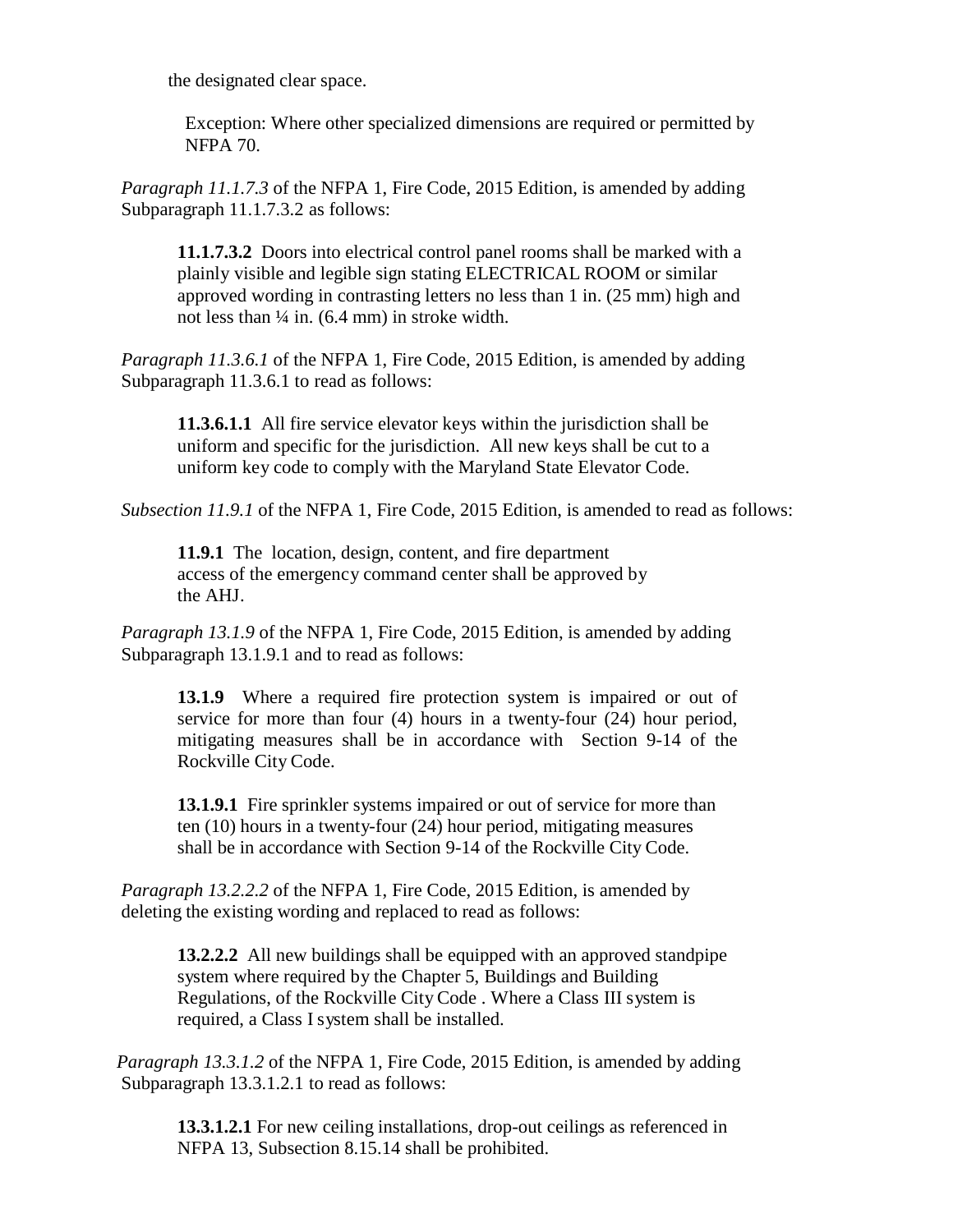*Paragraph 13.3.2.1* of the NFPA 1, Fire Code, 2015 Edition, is amended by adding Subparagraph 13.3.2.1.1 to read as follows:

**13.3.2.1.1** All new buildings shall be equipped with an automatic sprinkler system or other automatic fire suppression system where required by Chapter 5, Buildings and Building Regulations, of the Rockville City Code..

*Paragraph 13.3.3.1* of the NFPA 1, Fire Code, 2015 Edition, is amended to read as follows:

**13.3.3.1** A sprinkler system shall be properly maintained to provide at least the same level of performance and protection as designed. The owner shall be responsible for maintaining the system and keeping it in good working condition.

*Paragraph 13.3.3.2* of the NFPA 1, Fire Code, 2015 Edition, is amended to read as follows:

**13.3.3.2** A sprinkler system shall be inspected, tested, and maintained in accordance with NFPA 25.

*Subsection 13.4.1* of the NFPA 1, Fire Code, 2015 Edition, is amended by adding Subparagraph 13.4.1.1.1 to read as follows:

**13.4.1.1.1** No fire pump component, including the pump, driver, or controller, shall be permitted to be installed in below ground vaults or pits unless otherwise approved by the AHJ.

*Paragraph 13.6.1.2* of the NFPA 1, Fire Code, 2015 Edition, is amended to read as follows:

**13.6.1.2\* Where Required.** Fire extinguishers shall be provided where required by this *Code* as specified in Table 13.6.1.2 and the referenced codes and standards listed in Chapter 2 unless otherwise permitted by the AHJ.

*Sub-subparagraph 13.6.4.1.2.1* of the NFPA 1, Fire Code, 2015 Edition, is amended to read as follows:

**13.6.4.1.2.1** Persons performing maintenance and recharging of extinguishers shall be licensed as required by the AHJ.

*Sub-subparagraph 13.6.4.1.2.1.1* of the NFPA 1, Fire Code, 2015 Edition, is deleted.

*Sub-subparagraph 13.6.4.1.2.1.2* of the NFPA 1, Fire Code, 2015 Edition, is deleted.

*Sub-subparagraph 13.6.4.1.2.1.3* of the NFPA 1, Fire Code, 2015 Edition, is deleted.

*Sub-subparagraph 13.6.4.1.2.1.4* of the NFPA 1, Fire Code, 2015 Edition, is deleted.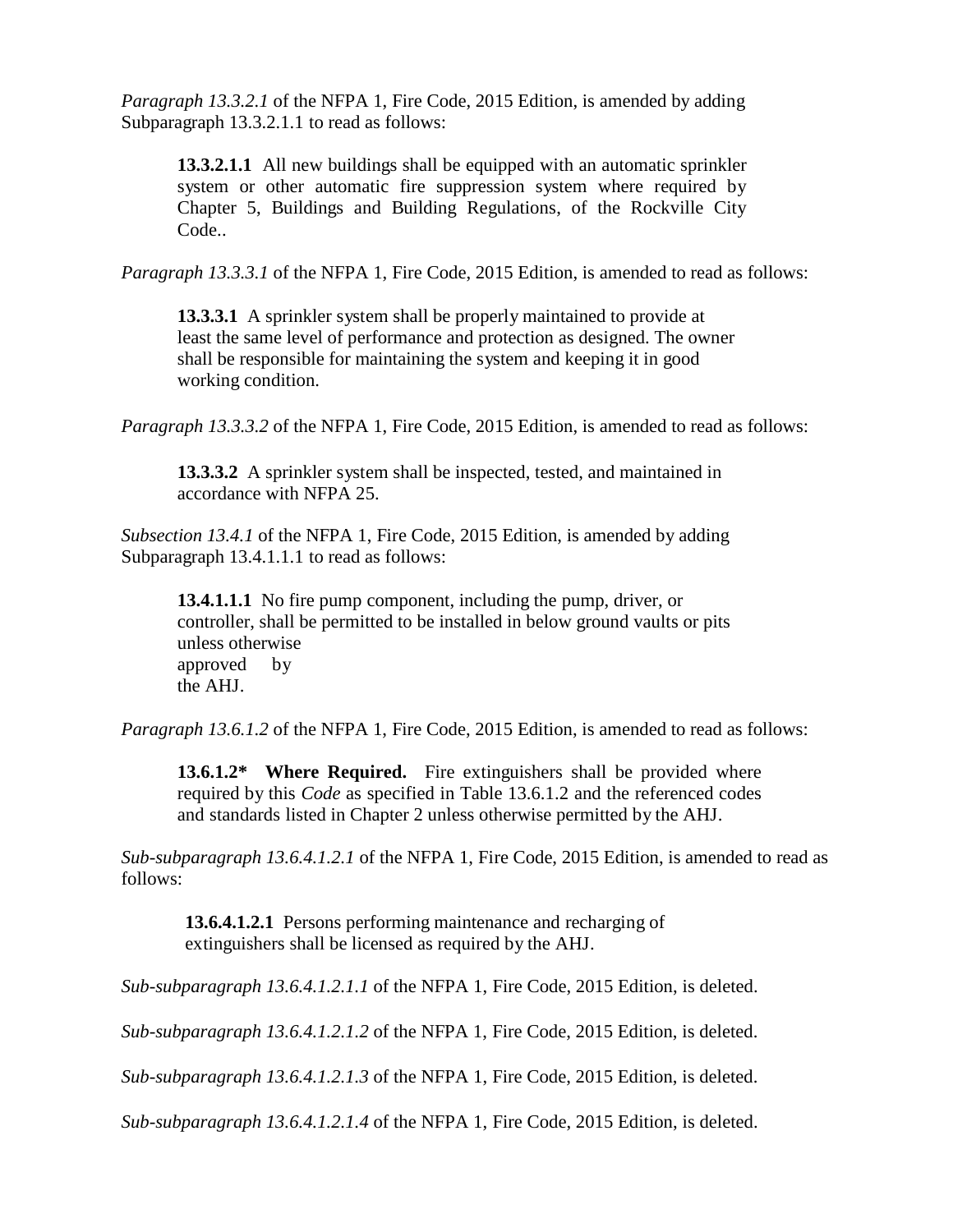*Sub-subparagraph 13.6.4.1.2.1.5* of the NFPA 1, Fire Code, 2015 Edition, is deleted.

*Sub-subparagraph 13.6.4.1.2.1.6* of the NFPA 1, Fire Code, 2015 Edition, is deleted.

*Sub-subparagraph 13.6.4.1.2.3* of the NFPA 1, Fire Code, 2015 Edition, is amended to read as follows:

**13.6.4.1.2.3** Persons performing inspections shall not be required to be licensed.

*Sub-subparagraph 13.7.2.28.1.2* of the NFPA 1, Fire Code, 2015 Edition, is amended to read as follows:

**13.7.2.28.1.2** Storage occupancies less than three (3) stories with ordinary or high hazard contents not exceeding an aggregate floor area of 100,000 ft 2 (9300 m<sup>2</sup>) shall not be required to have a fire alarm system.

*Sub-subparagraph 13.7.2.28.1.3* of the NFPA 1, Fire Code, 2015 Edition, is amended to read as follows:

**13.7.2.28.1.3** Storage occupancies less than three (3) stories protected throughout by an approved automatic sprinkler system in accordance with Section 13.3 shall not be required to have a fire alarm system.

*Paragraph 14.13.1.2* of the NFPA 1, Fire Code, 2015 Edition, is amended to read as follows:

**14.13.1.2** For the purposes of 14.13.1.1, exit access shall include, but not limited to designated stairs, aisles, corridors, ramps, escalators, and passageways leading to an exit. For the purposes of 14.13.1.1, exit discharge shall include only designated stairs, ramps, aisles, walkways, and escalators leading to a public way.

*Paragraph 18.1.3.1* of the NFPA 1, Fire Code, 2015 Edition, is amended to read as follows:

**18.1.1.1 Fire Apparatus Access.** Plans for fire apparatus access roads shall be submitted to the AHJ for review and approval prior to construction.

*Paragraph 18.1.3.2* of the NFPA 1, Fire Code, 2015 Edition, is amended to read as follows:

**18.1.3.2 Fire Hydrant Systems.** Plans and specifications for fire hydrant systems shall be submitted to the AHJ for review and approval prior to construction.

*Subparagraph 18.2.2.1* of the NFPA 1, Fire Code, 2015 Edition, is amended to read as follows:

**18.2.2.1 Access Box(es).** All occupancies other than one- and two-family dwellings, shall provide an approved access box.

**18.2.2.1.1** An access box shall not be required for occupancies providing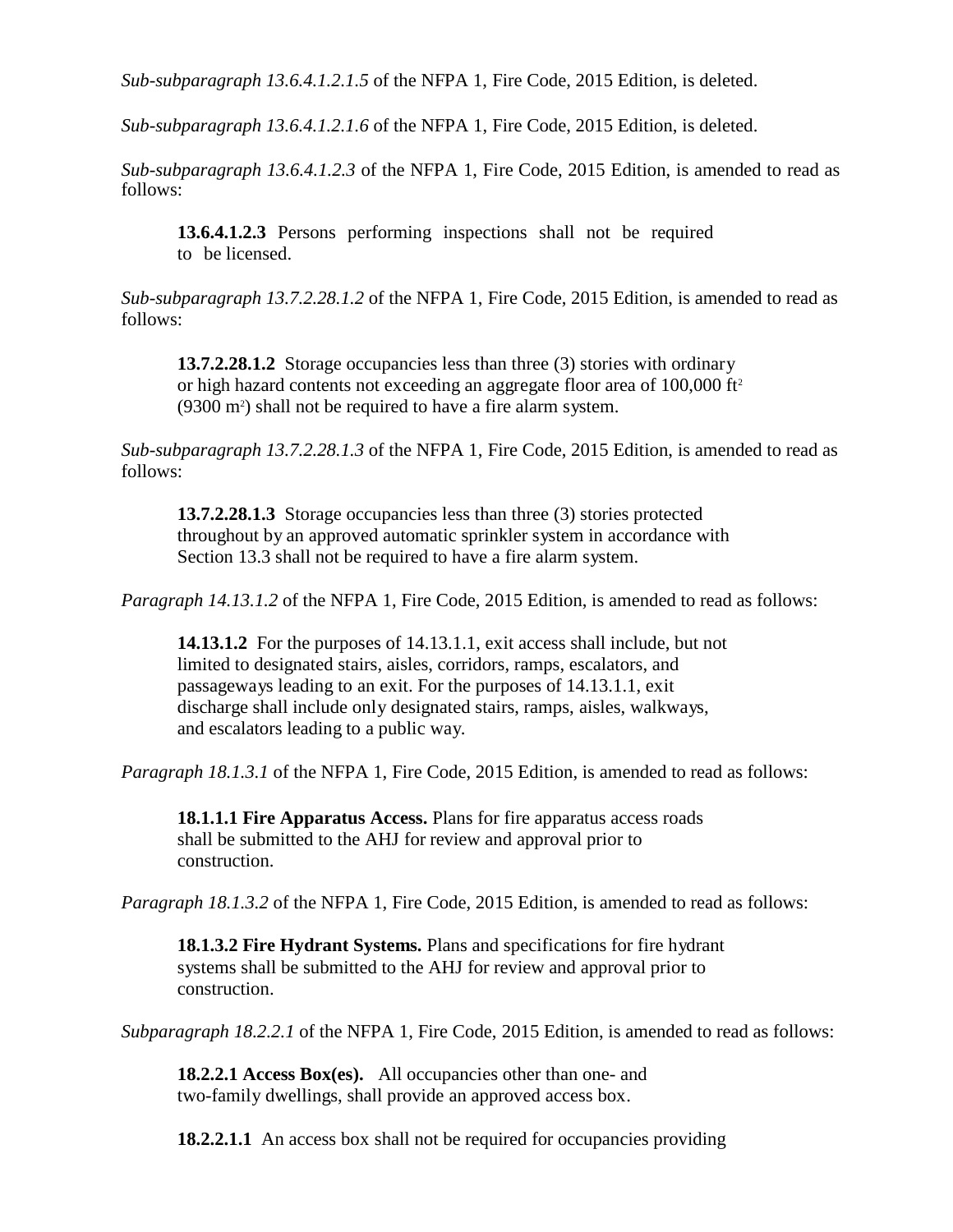a 24- hour on-site staffing with access to all areas in the building or complex. At least one person shall staff a fixed location proximate to the main building or complex entrance to provide ready access for the fire department.

**18.2.2.1.2** For multiple occupancies located within a single structure, a single access box shall be permitted with approval of the authority having jurisdiction.

**18.2.2.1.3** For multiple structures within a residential building complex, a single access box shall be permitted with approval of the authority having jurisdiction.

*Subparagraph 18.2.2.1* of the NFPA 1, Fire Code, 2015 Edition, is amended by adding Sub-subparagraph 18.2.2.1.1 to read as follows:

**18.2.2.1.1** The size, contents, and location of the access box shall be determined by the local fire department in cooperation with the occupancy owner or management.

*Subparagraph 18.2.3.2.1* of the NFPA 1, Fire Code, 2015 Edition, is amended to read as follows:

**18.2.3.2.1** A fire department access road shall extend to within 50 ft. (15 m) of at least one (1) exterior door acceptable to the AHJ that can be opened from the outside and that provides access to the interior of the building.

*Sub-subparagraph 18.2.3.4.1.1* of the NFPA 1, Fire Code, 2015 Edition, is amended to add the following sub-subparagraphs:

**18.2.3.4.1.1.1** On-street parking is allowed on one side if the loadbearing fire department access road is at least 28 ft. (8.53 m) wide.

**18.2.3.4.1.1.2** On-street parking is allowed on both sides if the loadbearing fire department access road is at least 36 –ft. (10.97 m) wide.

**18.2.3.4.1.1.3** Fire department access roads serving one- and two- family dwellings of three (3) stories or less, with no superimposed dwelling units or portions of dwelling units, and having no window sill greater than 27 ft. (8.23 m) from grade on the same side of the structure as the fire department access road, may be 26 –ft. (7.92 m) wide and allow parking on one side, if there are 50 –ft.  $(15.24 \text{ m})$  long operating bays at 300 –ft.  $(91.44 \text{ m})$ intervals.

*Sub-subparagraph 18.2.3.4.1.2* of the NFPA 1, Fire Code, 2015 Edition, is amended by adding Sub-subparagraph 18.2.3.4.1.2.3 to read as follows:

**18.2.3.4.1.2.3** Vertical clearance for any overhead obstruction over streets classified by Section 21-21 of the Rockville City Code as Limited Access,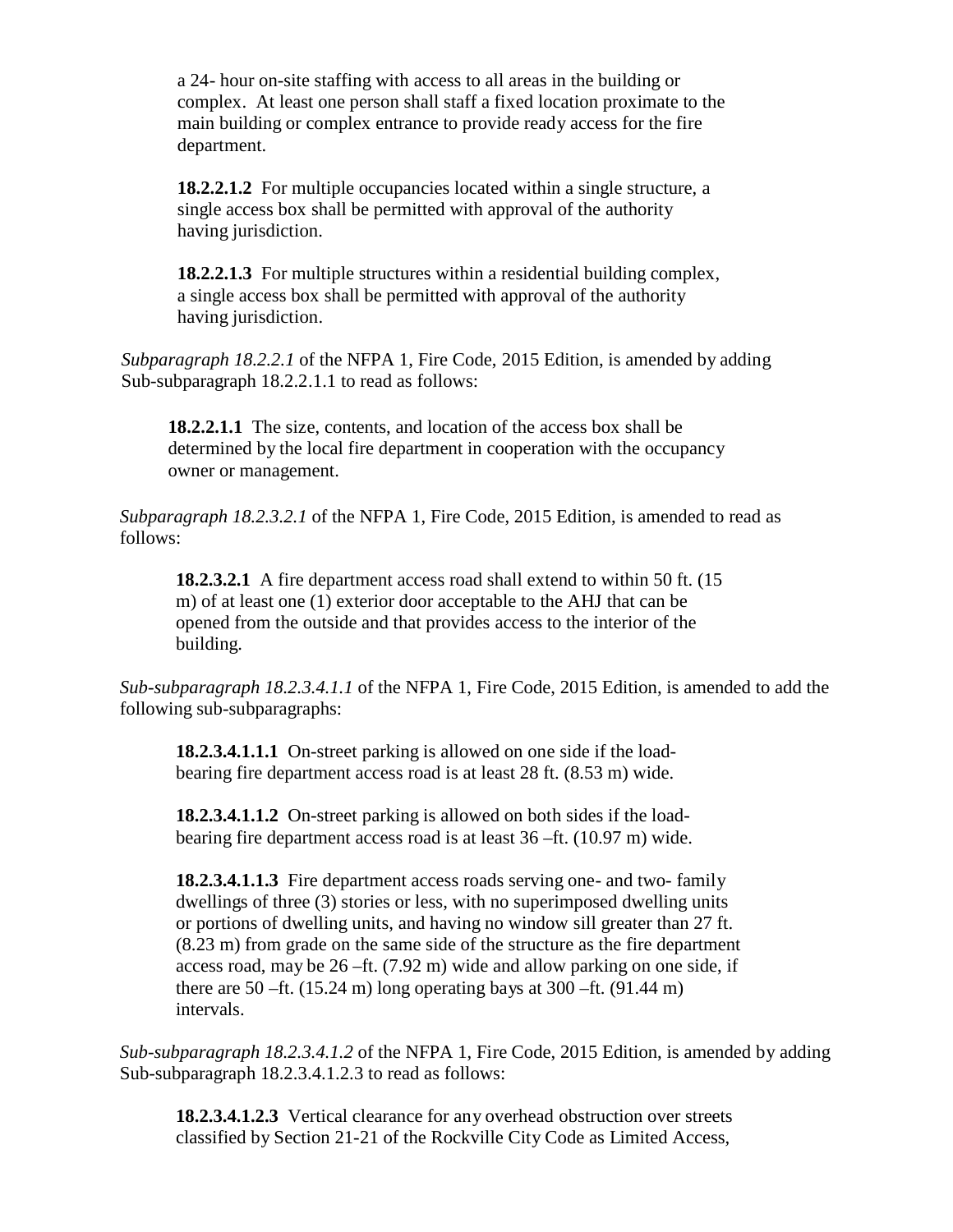Major, or Arterial, shall be at least 16 ft. (4.88 m) from the finished surface.

*Subparagraph 18.2.3.4.2* of the NFPA 1, Fire Code 2015 Edition, is amended to read as follows:

**18.2.3.4.2 Surface.** Fire Department access roads shall be designed and maintained to support the imposed lads of fire apparatus and shall be provided with an all- weather driving surface as approved by the AHJ.

*Sub-subparagraph 18.2.3.4.3.1* of the NFPA 1, Fire Code, 2015 Edition, is added to read as follows:

**18.2.3.4.3.1 Turning Radii.** Turning radii for fire department access road shall comply with the following:

- (1) The minimum interior turning radius for a fire department access road is 25 ft. (7.62 m).
- (2) The minimum exterior turning radius for a fire department access road is 50 ft. (15.24 m).
- (3) Performance-based approval of alternative turning radii may be permitted if apparatus movement into opposing lanes of traffic is minimized and an unrestricted fire department access road is maintained.

*Subparagraph 18.2.3.4.4* of the NFPA 1, Fire Code, 2015 Edition, is amended by adding Sub-subparagraphs 18.2.3.4.4.1 and 18.2.3.4.4.2 to read as follows:

**18.2.3.4.4.1** Cul-de-sacs used to provide a dead end apparatus turnaround shall not be less than 90 –ft. (27.43 m) in diameter at the closed end.

**18.2.3.4.4.2** Hammerhead or T-turnarounds used to provide a dead end apparatus turn-around shall have legs not less than 60 –ft. (18.29 m) long and all portions of the hammerhead or T-turnaround not less than 20 –ft. (6.1 m) wide.

*Paragraph 18.2.3.5* of the NFPA 1, Fire Code, 2015 Edition, is amended by adding Subparagraph 18.2.3.5.3 to read as follows:

**18.2.3.5.3** Approved signs or other approved notices required by 18.2.3.5.1 shall comply with requirements of the City of Rockville Fire Department Signage Manual.

*Section 18.5* of the NFPA 1, Fire Code, 2015Edition, is amended by adding Paragraph 18.5.1.7 and Subparagraphs 18.5.1.7.1 and 18.5.1.7.2 to read as follows:

**18.5.1.7** Fire hydrants shall be spaced not greater than 300 ft. (92 m) from all exterior points of the structure where the fire hose would lay on the ground, and within 400 ft. (121.92 m) from any dead ends in a fire department access road.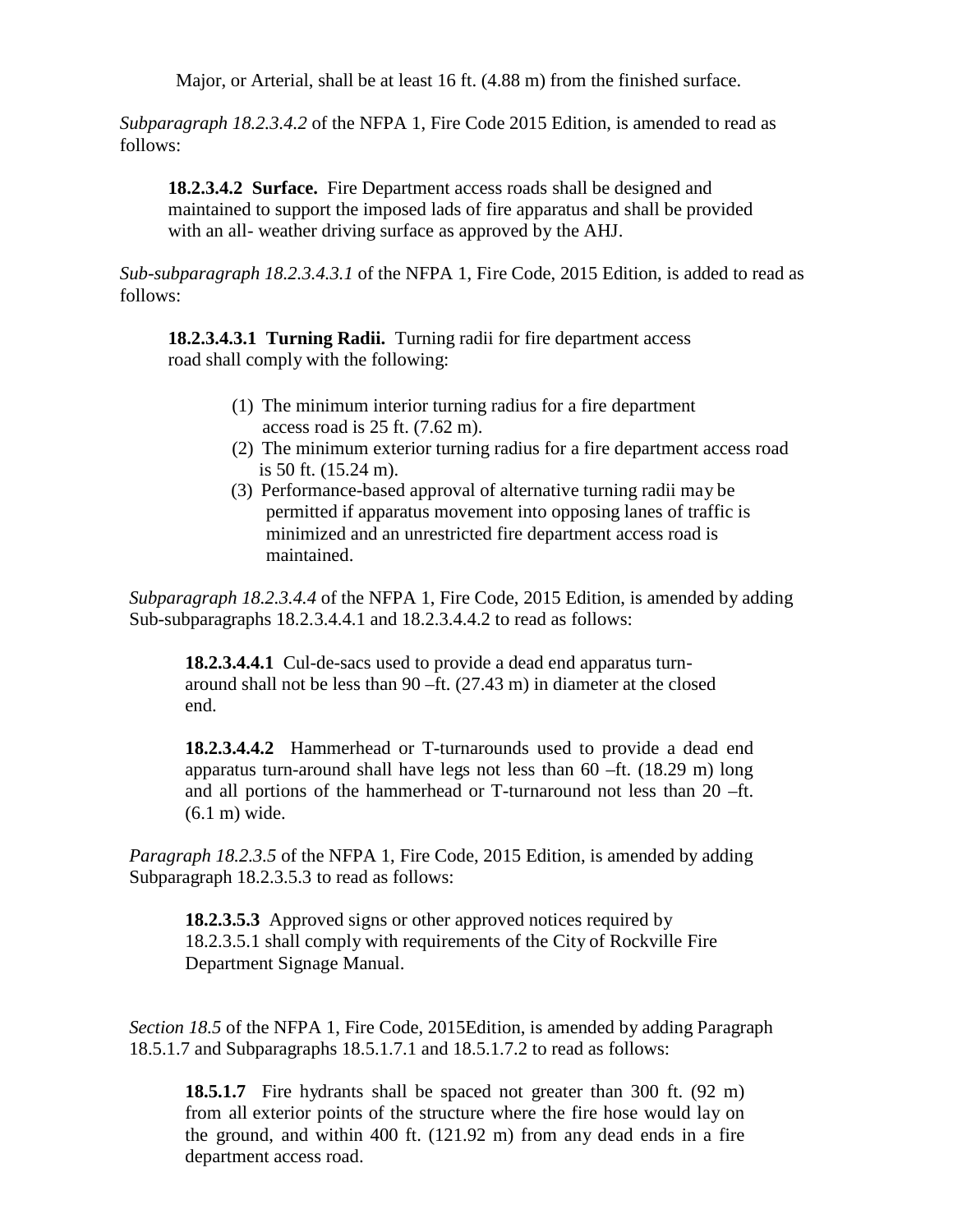**18.5.1.7.1** Fire hydrant spacing may be increased to 500 ft. (153 m) for structures protected throughout by an approved automatic sprinkler system, in accordance with Section 9.7 of NFPA 101, Life Safety Code, 2015 Edition.

**18.5.1.7.2** Buildings and structures equipped with a sprinkler system and/or a standpipe system shall have a fire hydrant located within 100 ft. (30.48 m) of the fire department connection. The distance shall be measured along a path accessible to foot travel.

*Paragraph 18.5.2 of the NFPA 1, Fire Code, 2015 Edition, is deleted.* 

*Paragraph 18.5.3 of the NFPA 1, Fire Code, 2015 Edition is deleted.*

*Paragraph 18.5.10.3* of the NFPA 1, Fire Code, 2015 Edition, is amended to read and by adding the following Paragraph Subparagraphs, and Annex Section to read as follows:

> **18.5.10.3** The provisions of this subsection shall apply to all private fire hydrants and, when authorized by their respective owners, all fire hydrants owned by the City of Rockville and WSSC.

**18.5.10.3.1** A reflective paint or tape marker at least 2 in. (25 mm) shall be placed around the neck, immediately below the bonnet of each, on each fire hydrant.

**18.5.10.3.2** If the fire hydrant is manufactured where a band cannot be applied to the neck of the fire hydrant, the reflective paint or tape marker shall be applied to the rim of the bonnet.

**18.5.10.3.3\*** The color of the bonnet, three (3) outlets, and barrel shall be as follows:

> **CAPACITY COLOR** <500 gpm Safety Red 500 – 999 gpm Safety Orange 1,000 – 1,500 gpm Safety Green >1,500 gpm Safety Blue All Barrels Safety Red

**A.18.5.10.3.3** The City of Rockville Department of Public Works uses the following paint to identify their fire hydrants:

Safety Red K7764402 Safety Orange 3455402 Safety Green 3433402 Safety Blue K7725402

#### **COLOR RUSTOLEUM ITEM #**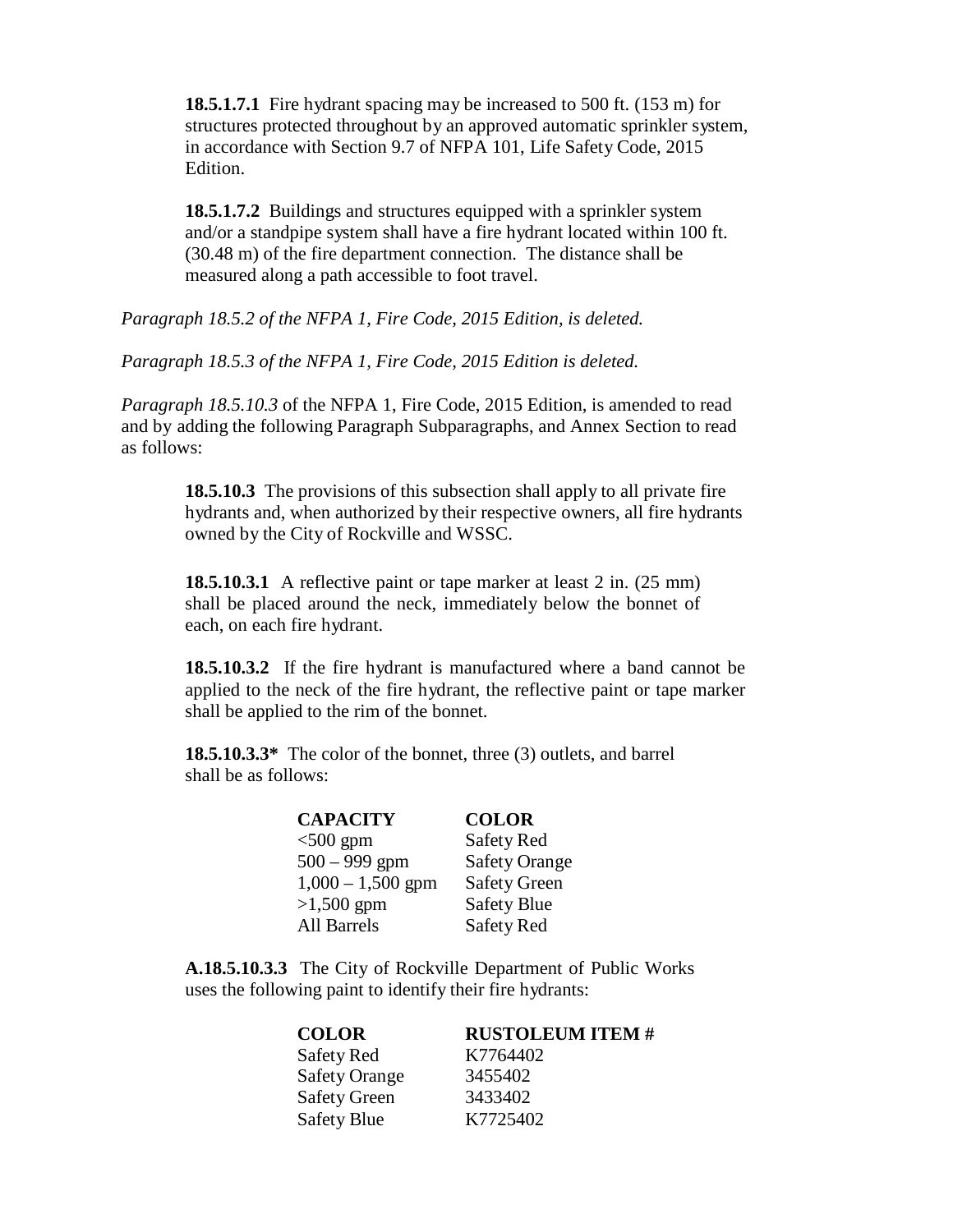*Subsection 18.4.1* of the NFPA 1, Fire Code, 2015 Edition, is amended by adding the following Paragraphs to read as follows:

**18.4.1.2** Fire flow requirements shall be met using fire hydrants located not further than 2000 ft. (610 m) from the building or structure being served.

**18.4.1.2.2** Measurements to determine compliance with the requirements of 18.4.1.2.1 shall be made along a path or route accessible to fire department personnel.

*Subparagraph 20.2.4.2.3* of the NFPA 1, Fire Code, 2015 Edition, is amended to read as follows:

**20.2.4.2.3** Fire emergency egress drills shall be conducted as follows:

(1) Not less than one fire emergency egress drill shall be conducted every month the facility is in session, unless the following criteria are met:

(a) In climates where the weather is severe, the monthly fire emergency egress drills shall be permitted to be deferred; and (b) In educational occupancies which are:

> (i) fully protected by an automatic sprinkler system, the total number of annual fire emergency egress drills shall be five, with a least two of the required drills conducted in the first four months of the school year; or (ii) not fully protected by an automatic sprinkler

system, the total number of annual fire emergency egress drills shall be eight, with at least three of the required drills conducted in the first four months of the school year.

(2) All occupants of the building shall participate in the fire emergency egress drill.

(3) One fire emergency egress drill, other than for educational occupancies that are open on a year-round basis, shall be required within the first 30 days of operation.

*Subparagraph 20.3.4.1.1* of the NFPA 1, Fire Code, 2015 Edition, is amended to read as follows:

**20.3.4.1.1** In new day-care homes, the requirements of Section 16.6 of NFPA *101* shall apply to day-care homes in which not more than twelve (12)clients receive care, maintenance, and supervision by other than their relative(s) or legal guardian(s) for less than twenty-four  $(24)$  hours per day, generally within a dwelling unit. *(See also 16.6.1.4 of* NFPA *101.)*

*Paragraph 25.2.2.1* of the NFPA 1, Fire Code, 2015 Edition, is amended to read as follows:

**25.2.2.1** All tent fabric shall meet the flame propagation performance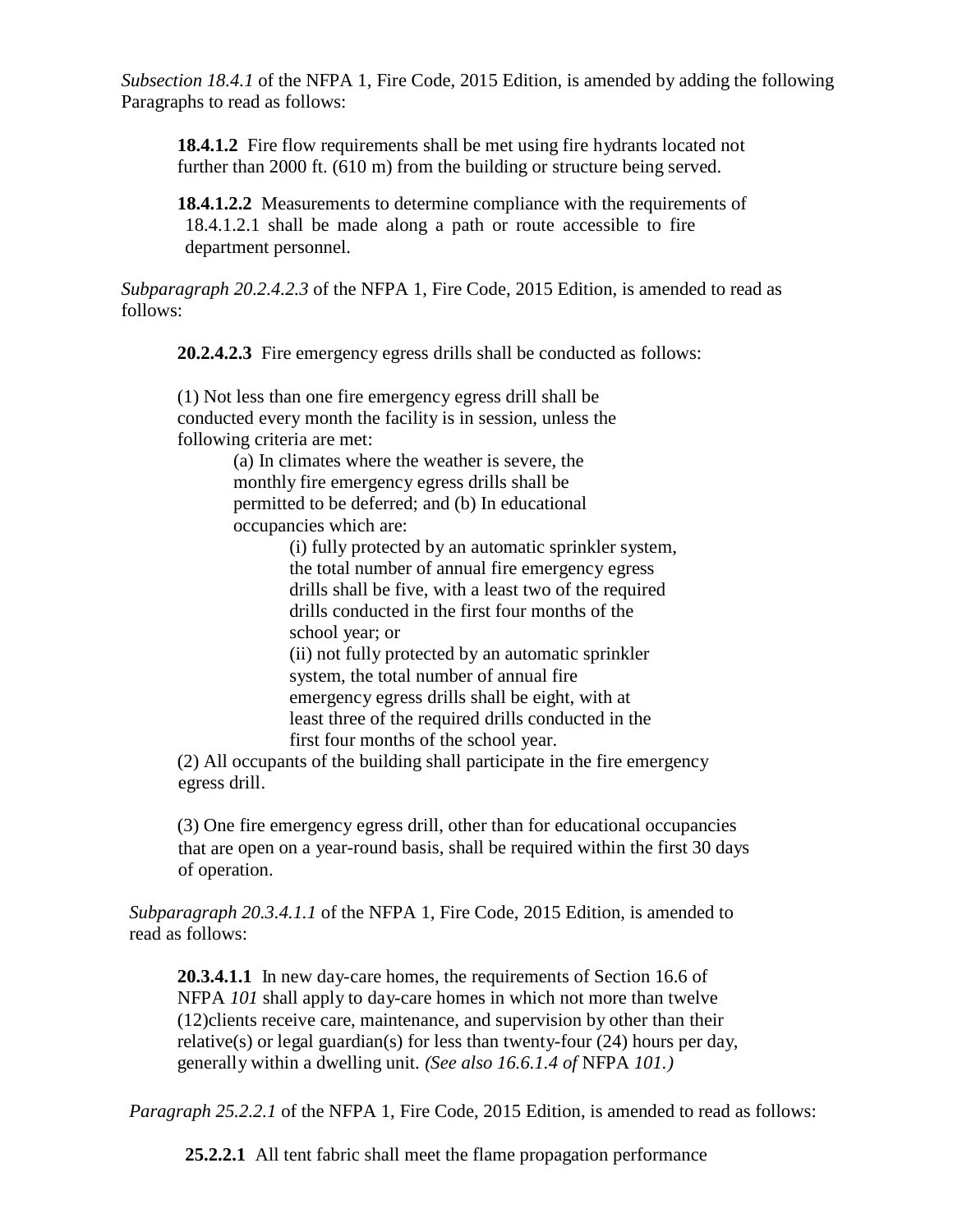criteria contained in NFPA 701, *Standard Methods of Fire Tests for Flame Propagation of Textiles and Films* or other approved testing standard approved by the State Fire Marshal.

*Paragraph 26.1.5* of the NFPA 1, Fire Code, 2015 Edition, is amended by adding the following:

**26.1.5.2** When requested by the AHJ, a hazard assessment shall be conducted by a technically qualified person acceptable to the AHJ.

**26.1.5.3** When requested by the AHJ, a list of hazardous materials used in each laboratory shall be provided. The list shall specify the chemical name, quantity and hazard class.

**26.1.5.4** New laboratories or laboratories where the NFPA 45 laboratory hazard classification changes shall post an information placard near the main entrance to the laboratory. The placard shall state the building name or address, room number,

NFPA 45 laboratory hazard classification, edition of NFPA 45, maximum allowable quantities of flammable liquids both inside a storage cabinet and open use, and maximum quantities of flammable gases permitted within the laboratory.

*Chapter 26* of the NFPA 1, Fire Code, 2015 Edition, is amended by adding the following:

## **26.3 Construction**

**26.3.1** All laboratories, laboratory suites or laboratory units within the scope of NFPA 45, regardless of the laboratory hazard classification in NFPA 45, shall be separated by at least onehour fire resistance rated construction from non-laboratory areas. If a higher fire resistance rating is required by Table 5.1.1 in NFPA 45 or the building code, the higher fire resistance rating shall be used. Rooms that are an incidental use to the lab shall be considered part of the laboratory for the purpose of this requirement and shall not require additional separation.

*Subparagraph 31.3.6.2.2* of the NFPA 1, Fire Code, 2015 Edition, is amended by adding item (9) to read as follows:

(9) Piles containing leaves and other extraneous or hogged material, such as whole tree chip piles, shall be turned or reclaimed at least every three (3) months.

*Subparagraph 31.3.6.3.1* of the NFPA 1, Fire Code, 2015 Edition, is deleted and amended to read as follows:

**31.3.6.3.1** Piles may not exceed 18 ft. (5.49 m) in height, 50 ft. (15.24 m) in width, and 350 ft. (106.68 m) in length. Piles shall be subdivided by fire lanes having at least 25 ft. (7.62 m) of clear space at the base of piles.

*Subparagraph 31.3.6.3.2* of the NFPA 1, Fire Code, 2015 Edition, is deleted.

*Sub-subparagraph 31.3.6.3.2.1* of the NFPA 1, Fire Code, 2015 Edition, is deleted.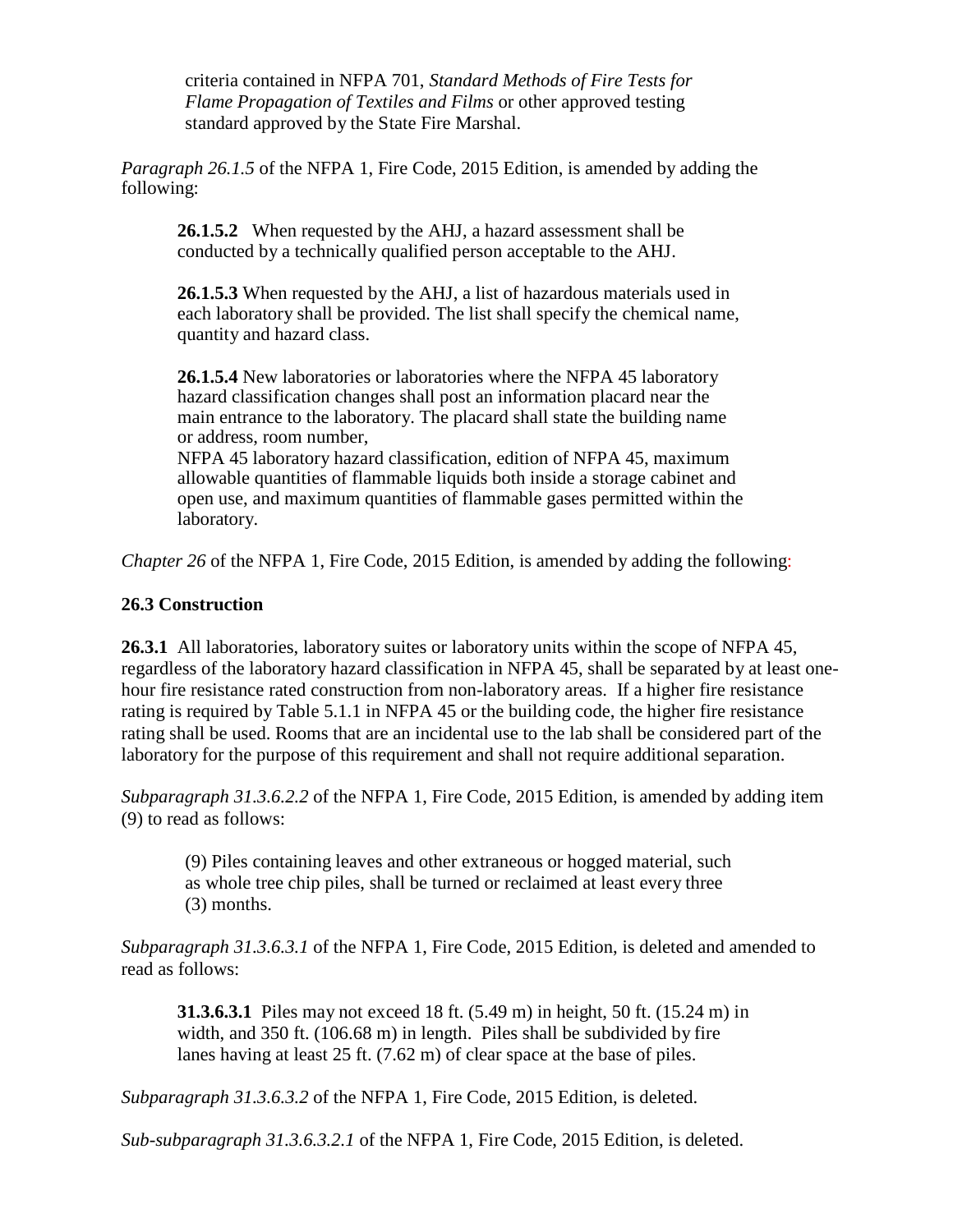*Sub-subparagraph 31.3.6.3.2.2* of the NFPA 1, Fire Code, 2015 Edition, is deleted.

*Sub-subparagraph 31.3.6.3.2.3* of the NFPA 1, Fire Code, 2015 Edition, is deleted.

*Paragraph 42.7.5* of the NFPA 1, Fire Code, 2015 Edition, is amended by adding Paragraph 42.7.5.7, Paragraph 42.7.5.8, and Paragraph 42.7.5.9 to read as follows:

**42.7.5.7** Management/owner officials or employees shall conduct daily site visits to ensure that all equipment is operating properly.

**42.7.5.8** Regular equipment inspection and maintenance at the unattended self- service facility shall be conducted.

**42.7.5.9** Fuel dispensing equipment shall comply with one of the following:

(1) The amount of fuel being dispensed is limited in quantity by preprogrammed card; or

(2) Dispensing devices shall be programmed or set to limit uninterrupted fuel delivery of not more than 25 gal. (94.64 L) and shall require a manual action to resume continued delivery.

*Subparagraph 42.7.5.5* of the NFPA 1, Fire Code, 2012 Edition, is amended to read as follows:

**42.7.5.5** A telephone or other approved, clearly identified means to notify the fire department shall be provided on the site in a location approved by the AHJ. The following information shall be conspicuously posted in this area:

(1) The exact address of the unattended self-service facility.

(2) The telephone number of the owner or operator of the unattended self- service facility.

*Subsection 50.2.1* of the NFPA 1, Fire Code, 2015 Edition, is amended to add the following Paragraphs, Subparagraphs, and Sub-subparagraphs:

**50.2.1.10 Commercial Outdoor Cooking Operations.** These requirements apply to commercial outdoor cooking operations such as those that typically take place under a canopy or tent type structure at fairs, festivals and carnivals. This includes but is not limited to deep-frying, sautéing and grilling operations.

# **50.2.1.10.1 Tent and Canopy Requirements.**

**50.2.1.10.1.1**. Tents or canopies where cooking equipment not protected in accordance with NFPA 96 is located shall not be occupied by the public and shall be separated from other tents, canopies, structures, or vehicles by a minimum of 10 ft. (3.05 m) unless otherwise approved by the AHJ.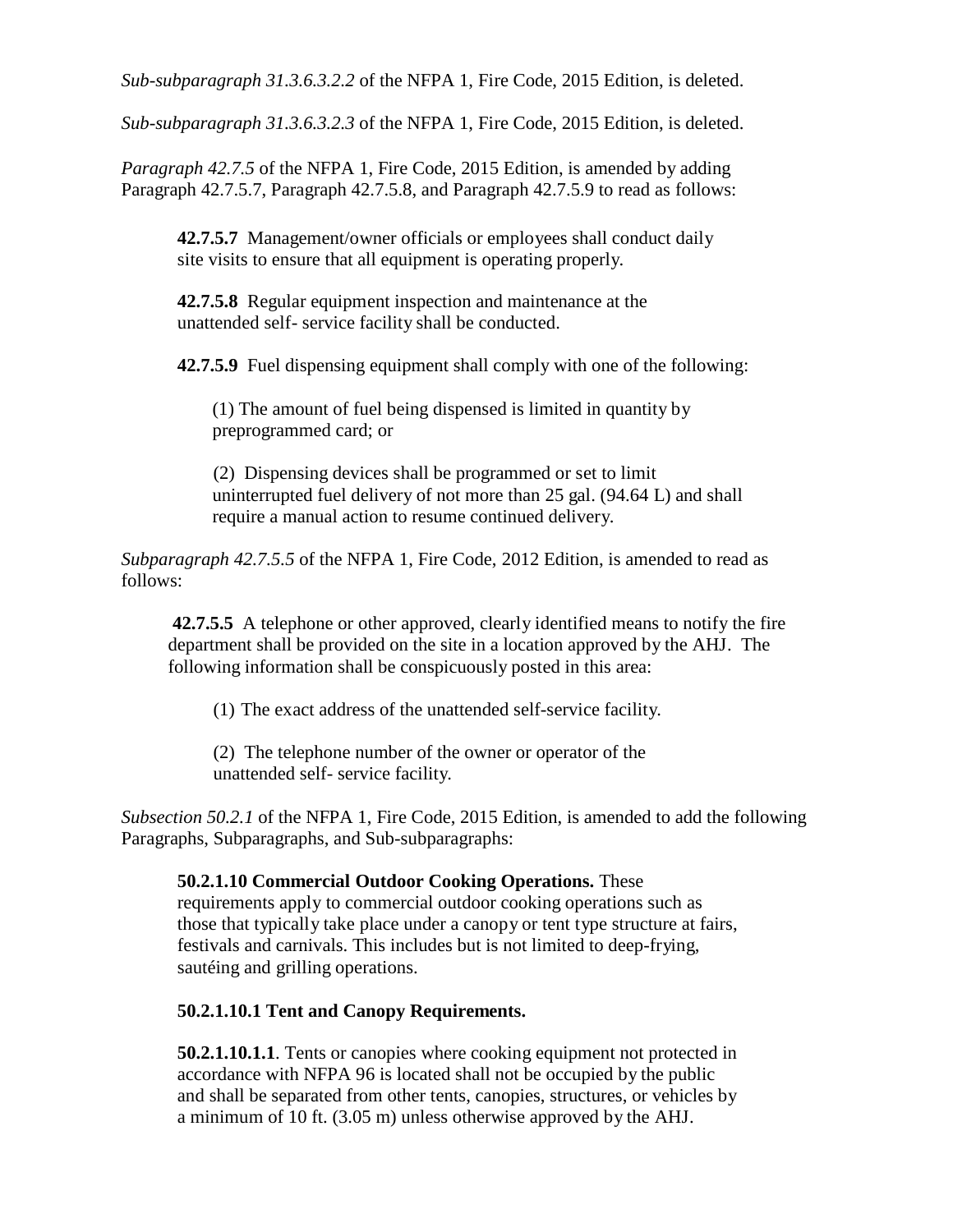**50.2.1.10.1.2.** All tent and canopy material shall comply with the flame resistance requirements of Subsection 25.2.2.

## **50.2.1.10.2 LP Gas Fuel Requirements**

**50.2.1.10.2.1** LP gas tank size shall be limited to 60 lbs. The total amount of LP gas on site shall not exceed 60 lbs. for each appliance that is rated not more than 80,000 btu/hr. and 120 lbs. for each appliance rated more than 80,000 btu/hr.

**50.2.1.10.2.2** Tanks must be maintained in good physical condition and shall have a valid hydrostatic date stamp.

**50.2.1.10.2.3** Tanks shall be secured in their upright position with a chain, strap or other approved method that prevents the tank from tipping over.

**50.2.1.10.2.4** Tanks shall be located so that they are not accessible to the public. LP gas tanks shall be located at least 5 ft. (1.52 m) from any cooking or heating equipment or any open flame device.

**50.2.1.10.2.5** All LP gas equipment shall be properly maintained and comply with the requirements of NFPA 58.

**50.2.1.10.2.6 Regulators.** Single-stage regulators may not supply equipment that is rated more than 100,000 btu/hr. rating. Two-stage regulators shall be used with equipment that is rated more than 100,000 btu/hr.

# **50.2.1.10.3 General Safety Requirements.**

**50.2.1.10.3.1** All electrical cords shall be maintained in a safe condition and shall be secured to prevent damage.

**50.2.1.10.3.2** Movable cooking equipment shall have wheels removed or shall be placed on blocks or otherwise secured to prevent movement of the appliance during operation.

**50.2.1.10.3.3** Portable fire extinguishers shall be provided in accordance with NFPA 1, Section 13.6 and shall be specifically listed for such use.

*Section 60.1* of the NFPA 1, Fire Code, 2015 Edition, is amended by adding Subsection 60.1.8 and Paragraph 60.1.8.1 to read as follows:

# **60.1.8 Permits.**

**60.1.8.1** A Hazardous Materials Use Permit, issued by Montgomery County, shall be required to dispense, handle, use, process, transfer, store, or manufacture one or more materials or substances that meet the requirements of a "hazardous substance" per Montgomery County Regulation 17-03.

*Section 65.2* of the NFPA 1, Fire Code, 2015 Edition, is amended by adding Subsection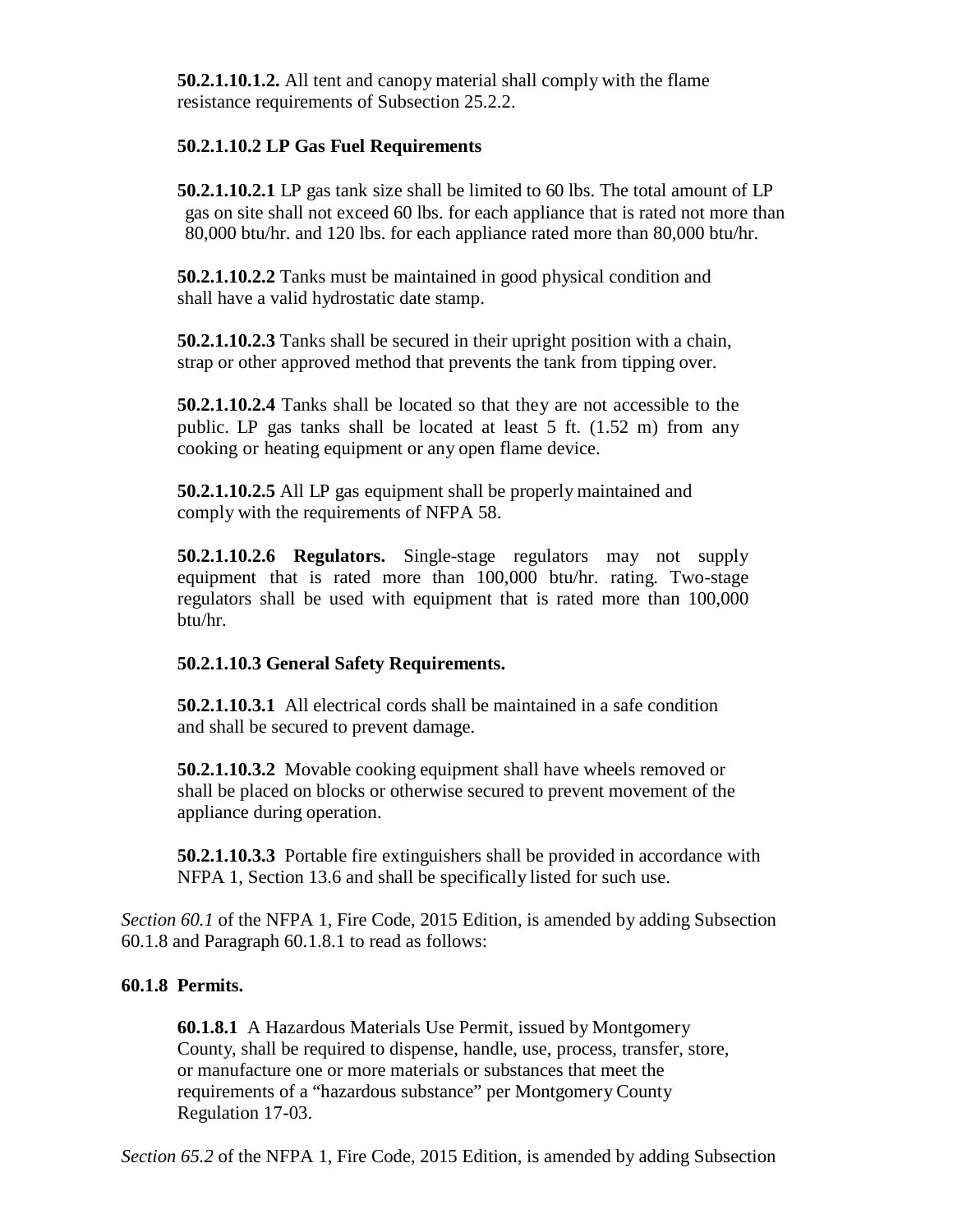65.2.3 to read as follows:

**65.2.3** All storage of display fireworks shall comply with NFPA 1124, Code for the Manufacture, Transportation, Storage, and Retail Sales of Fireworks and Pyrotechnic Articles, 2006 edition.

*Section 65.2* of the NFPA 1, Fire Code, 2015 Edition, is amended by adding Subsection 65.2.4 to read as follows:

# **65.2.4 Insurance Requirements.**

**65.2.4.1** The following requirements apply to public liability and property damage insurance:

> (1) The State and City of Rockville shall be named as an insured in the contract of insurance;

(2) Because the policy shall cover all damages to persons or property, a deductible form of coverage may not be accepted;

(3) The minimum amount of coverage that the State can accept on any display is \$25,000 for the injury of one person, \$50,000 for more than one person, and \$10,000 for property damage; and

(4) A duplicate policy of a certificate of insurance shall be attached to the application.

### **65.2.4.2** The policy or certificate shall provide that:

(1) The coverage may not be canceled without at least 30 days notice to the State Fire Marshal;

(2) The duplicate policy or certificate shall set forth all of the terms, conditions, endorsements, and riders which are or which will become part of the policy when issued;

(3) It is understood and agreed that limitations cannot be included in the policy which are not set forth in the duplicate policy or certificate of insurance which has been filed;

(4) If the policy is issued by an insurer authorized to do business in the State, it shall be validated by the signature of an agent licensed by the Maryland Insurance Administration to represent the insurer;

(5) If coverage is provided by an insurer who is not authorized to do business in the State, the duplicate policy or certificate of insurance shall be accompanied by a power of attorney or other satisfactory evidence that the person, firm, or corporation acting as agent in accepting the risk has authority to bind risks and issue policies for the insurer;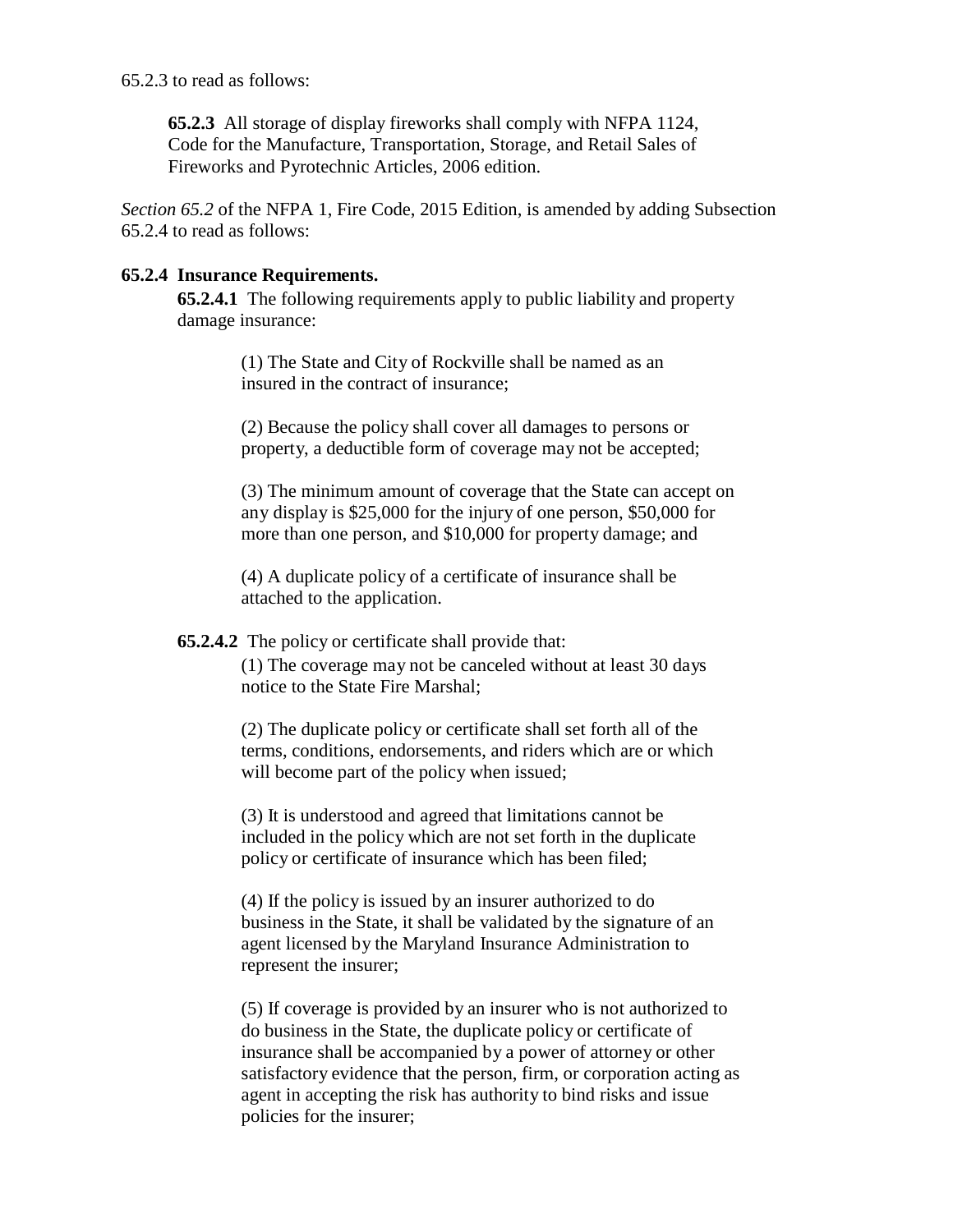(6) The State Fire Marshal's Office specifically reserves the right to disapprove contracts issued by any authorized insurer if the Fire Marshal's Office determines the insurer is unsatisfactory; and

(7) If the policy issued by the unauthorized company is acceptable to the Fire Marshal's Office, it shall be registered and the registration fee and tax paid.

*Section 65.3* of the NFPA 1, Fire Code, 2015 Edition, is amended by adding Subsection 65.3.4 to read as follows:

#### **65.3.4 Insurance Requirements.**

**65.3.4.1** The following requirements apply to public liability and property damage insurance

> (1) The State and City of Rockville shall be named as an insured in the contract of insurance;

(2) Because the policy shall cover all damages to persons or property, a deductible form of coverage may not be accepted;

(3) The minimum amount of coverage that the State can accept on any display is \$25,000 for the injury of one person, \$50,000 for more than one person, and \$10,000 for property damage; and

(4) A duplicate policy of a certificate of insurance shall be attached to the application.

**65.3.4.2** The policy or certificate shall provide that:

(1) The coverage may not be canceled without at least 30 days notice to the State Fire Marshal;

(2) The duplicate policy or certificate shall set forth all of the terms, conditions, endorsements, and riders which are or which will become part of the policy when issued;

(3) It is understood and agreed that limitations cannot be included in the policy which are not set forth in the duplicate policy or certificate of insurance which has been filed;

(4) If the policy is issued by an insurer authorized to do business in the State, it shall be validated by the signature of an agent licensed by the Maryland Insurance Administration to represent the insurer;

(5) If coverage is provided by an insurer who is not authorized to do business in the State, the duplicate policy or certificate of insurance shall be accompanied by a power of attorney or other satisfactory evidence that the person, firm, or corporation acting as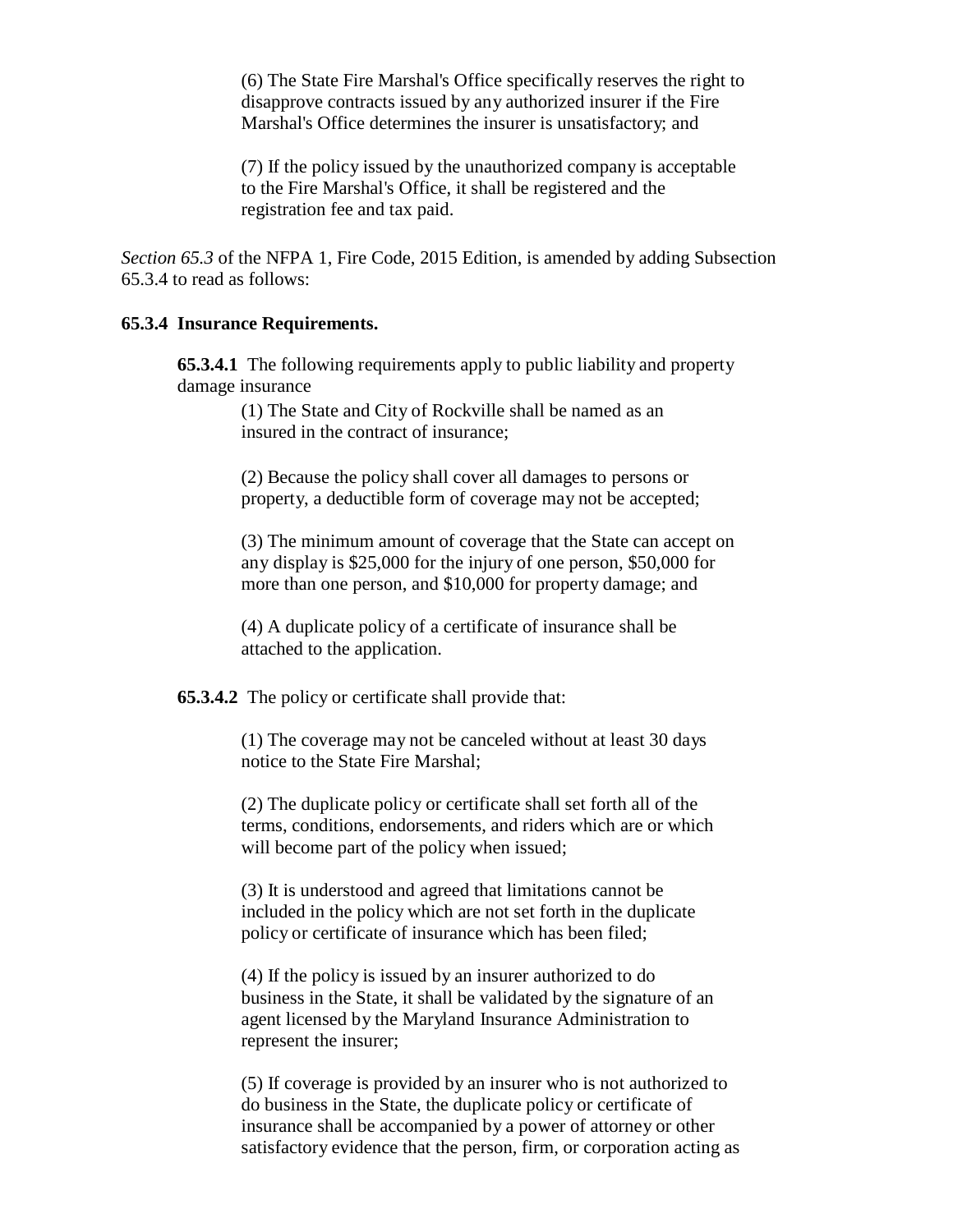agent in accepting the risk has authority to bind risks and issue policies for the insurer;

(6) The State Fire Marshal's Office specifically reserves the right to disapprove contracts issued by any authorized insurer if the Fire Marshal's Office determines the insurer is unsatisfactory; and

(7) If the policy issued by the unauthorized company is acceptable to the Fire Marshal's Office, it shall be registered and the registration fee and tax paid.

*Section 65.4* of the NFPA 1, Fire Code, 2015 Edition, is amended by adding Subsection 65.4.3 to read as follows:

#### **65.4.3 Insurance Requirements.**

**65.4.3.1** The following requirements apply to public liability and property damage insurance:

(1) The State and City of Rockville shall be named as an insured in the contract of insurance

(2) Because the policy shall cover all damages to persons or property, a deductible form of coverage may not be accepted;

(3) The minimum amount of coverage that the State can accept on any display is \$25,000 for the injury of one person, \$50,000 for more than one person, and \$10,000 for property damage; and

(4) A duplicate policy of a certificate of insurance shall be attached to the application.

**65.4.3.2** The policy or certificate shall provide that:

(1) The coverage may not be canceled without at least 30 days notice to the State Fire Marshal;

(2) The duplicate policy or certificate shall set forth all of the terms, conditions, endorsements, and riders which are or which will become part of the policy when issued;

(3) It is understood and agreed that limitations cannot be included in the policy which are not set forth in the duplicate policy or certificate of insurance which has been filed;

(4) If the policy is issued by an insurer authorized to do business in the State, it shall be validated by the signature of an agent licensed by the Maryland Insurance Administration to represent the insurer;